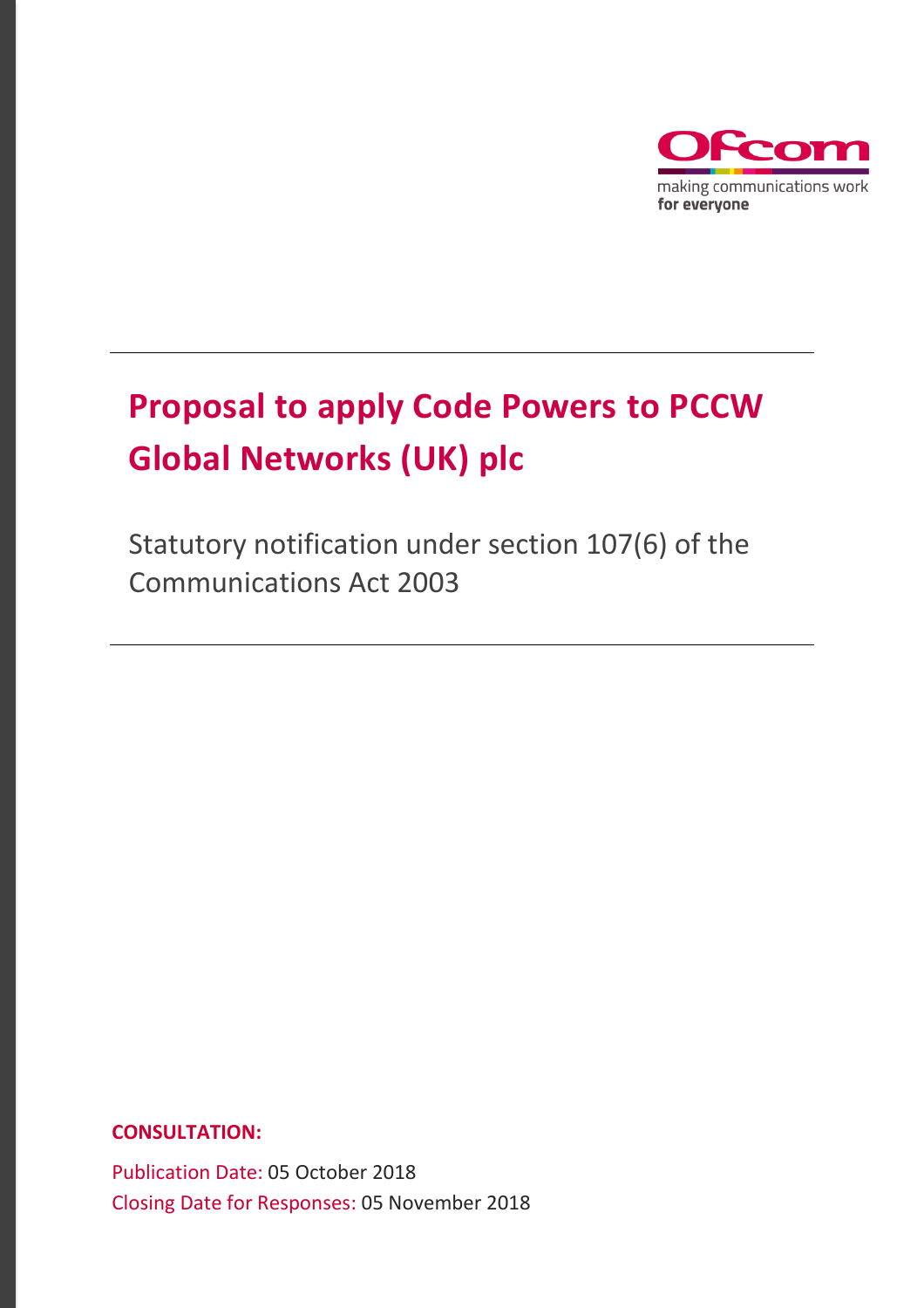# About this document

This document sets out Ofcom's proposal to apply the electronic communications code ("the Code") to PCCW Global Networks (UK) plc.

The Grant of the Code powers is intended to assist persons who provide an electronic communications network and/or system of infrastructure. In particular, a person with Code powers (i.e. an "operator") may:

- construct and maintain infrastructure on public land (streets) without needing to obtain a specific street works licence to do so;
- benefit from certain immunities from the Town and Country Planning legislation; and
- in the event that agreement cannot be reached with the owner or occupier of private land, to apply to the Court to impose an agreement which confers the Code right being sought by the operator or provides for the Code right to bind the landowner or occupier.

Ofcom considers applications for the grant of Code powers from providers of electronic communications networks and providers of systems of infrastructure (or both) with reference to the matters set out in section 107(4) of the Communications Act 2003 ("the Act").

As such, Ofcom has reviewed an application for Code powers submitted by PCCW Global Networks (UK) plc and this document sets out a summary of the contents of that application, as well as Ofcom's proposal to grant Code powers in favour of PCCW Global Networks (UK) plc.

Ofcom will consider any responses to this consultation before deciding whether or not to make a direction, under section 106(3)(a) of the Act, applying the Code to PCCW Global Networks (UK) plc.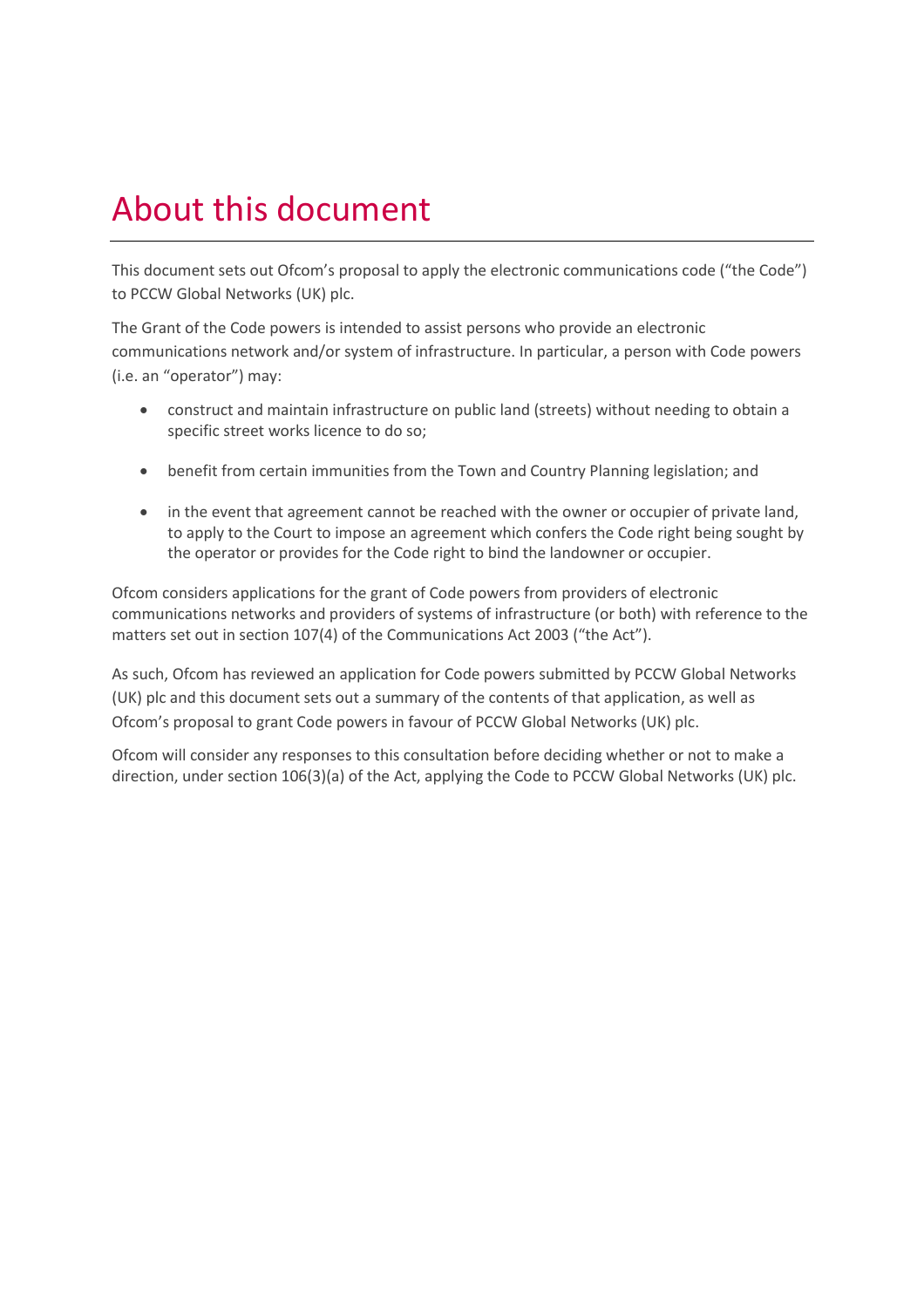# **Contents**

## **Section**

| 1. Summary                          | 1  |
|-------------------------------------|----|
| 2. Background                       | 3  |
| 3. Reasons for proposal             | 9  |
| <b>Annex</b>                        |    |
| A1. Responding to this Consultation | 14 |
| A2. Ofcom's consultation principles | 17 |
| A3. Consultation coversheet         | 18 |
| A4. Statutory notification          | 19 |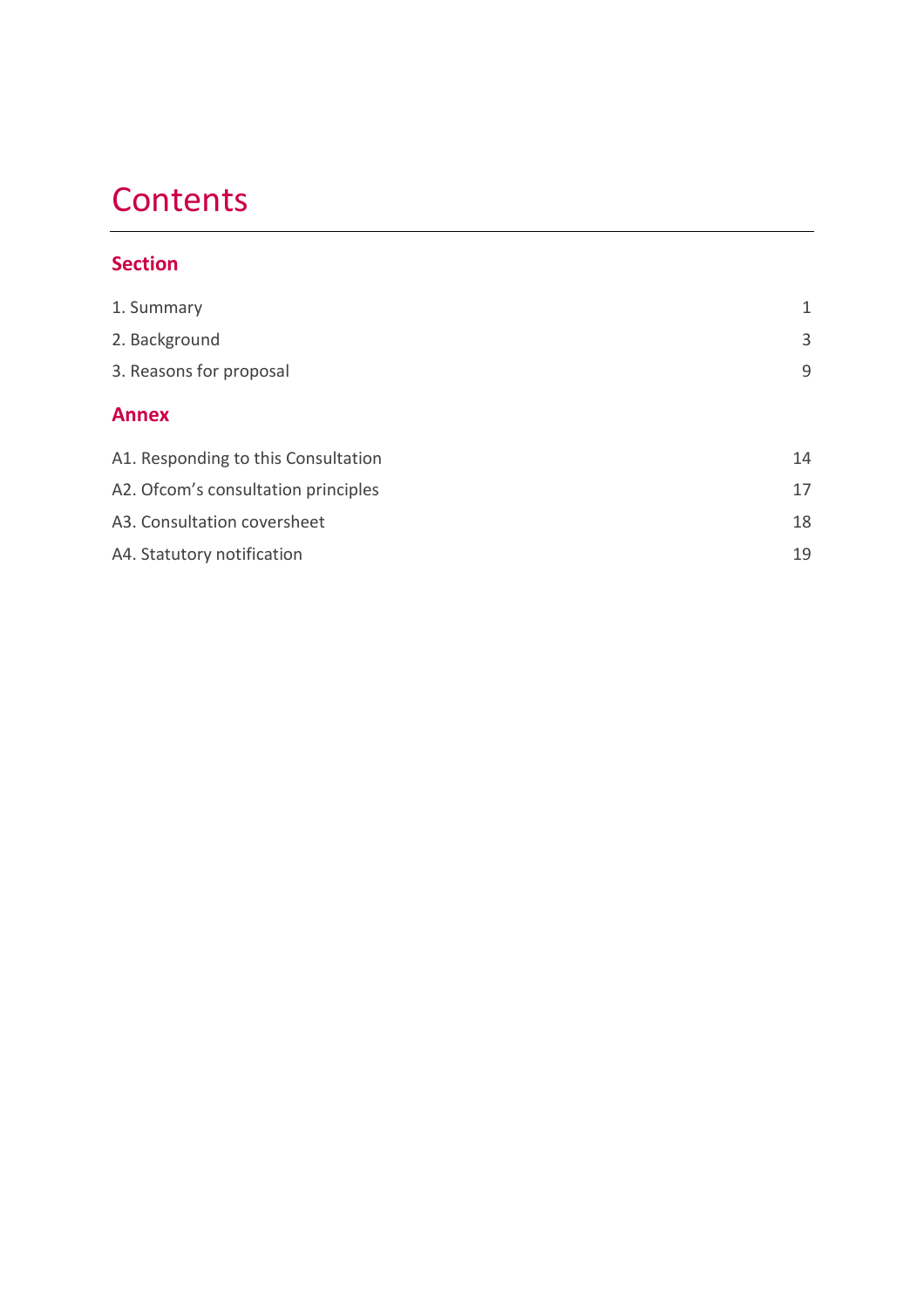# <span id="page-3-0"></span>1. Summary

 $\overline{a}$ 

# **Proposed application and terms**

- 1.1 We are proposing to apply the electronic communications code set out in Schedule 3A to the Communications Act 2003 ("the Act")<sup>1</sup> on terms proposed in this consultation to PCCW Global Networks (UK) plc, whose registered company number is: 03921568 (the "**Applicant**"). Further background about the Code (including the procedure that applies in this context) is set out in Section 2 of this document.
- 1.2 The reasons for our proposal are set out in section 3 of this document and our draft direction applying the Code to the Applicant is set out in Annex 4 to this document.
- 1.3 The closing date for responses is 05 November 2018 and stakeholders wishing to respond to this consultation are directed to Annex 1 for information on how to do so.
- 1.4 The only purposes for which the Code may be applied in a person's case are:
	- 1.4.1 the purposes of the provision of an electronic communications network; or
	- 1.4.2 the purposes of the provision of a system of infrastructure which he is making available or proposing to make available for use by providers of electronic communications networks for the purposes of the provision by them of their networks.
- 1.5 The Applicant (originally named Keycom PLC) is a wholly owned subsidiary of HKT Limited ("HKT") headquartered in Hong Kong, and is 63% owned by PCCW Limited. HKT and PCCW Limited are both listed on the Hong Kong Stock Exchange. HKT is a leading provider of fixed and mobile telecommunications services in Hong Kong and is part of the "PCCW Group".
- 1.6 The Applicant states that the PCCW Group previously invested in UK infrastructure through another directly owned UK subsidiary, UK Broadband Limited ("**UKB**"), although PCCW Group no longer has any links to UKB, and its parent UKB Networks (of which the Applicant was formerly a subsidiary). Therefore, PCCW Group has determined that future investment in UK infrastructure will come from HKT and its subsidiaries and, in particular, the Applicant.
- 1.7 The Applicant has said that its primary business at the time it was acquired by UKB Networks in 2015 was the provision of fibre to the building ("FTTB") and fibre to the premise ("FTTP") serving students and military campuses, key worker accommodation units and other multi-dwelling units ("MDU") across the UK. The Applicant has explained that it now wishes to grow its fibre business and cement its position as a leading supplier of fast,

<sup>1</sup> Schedule 3A was inserted into the Communications Act by section 4 of the Digital Economy Act 2017.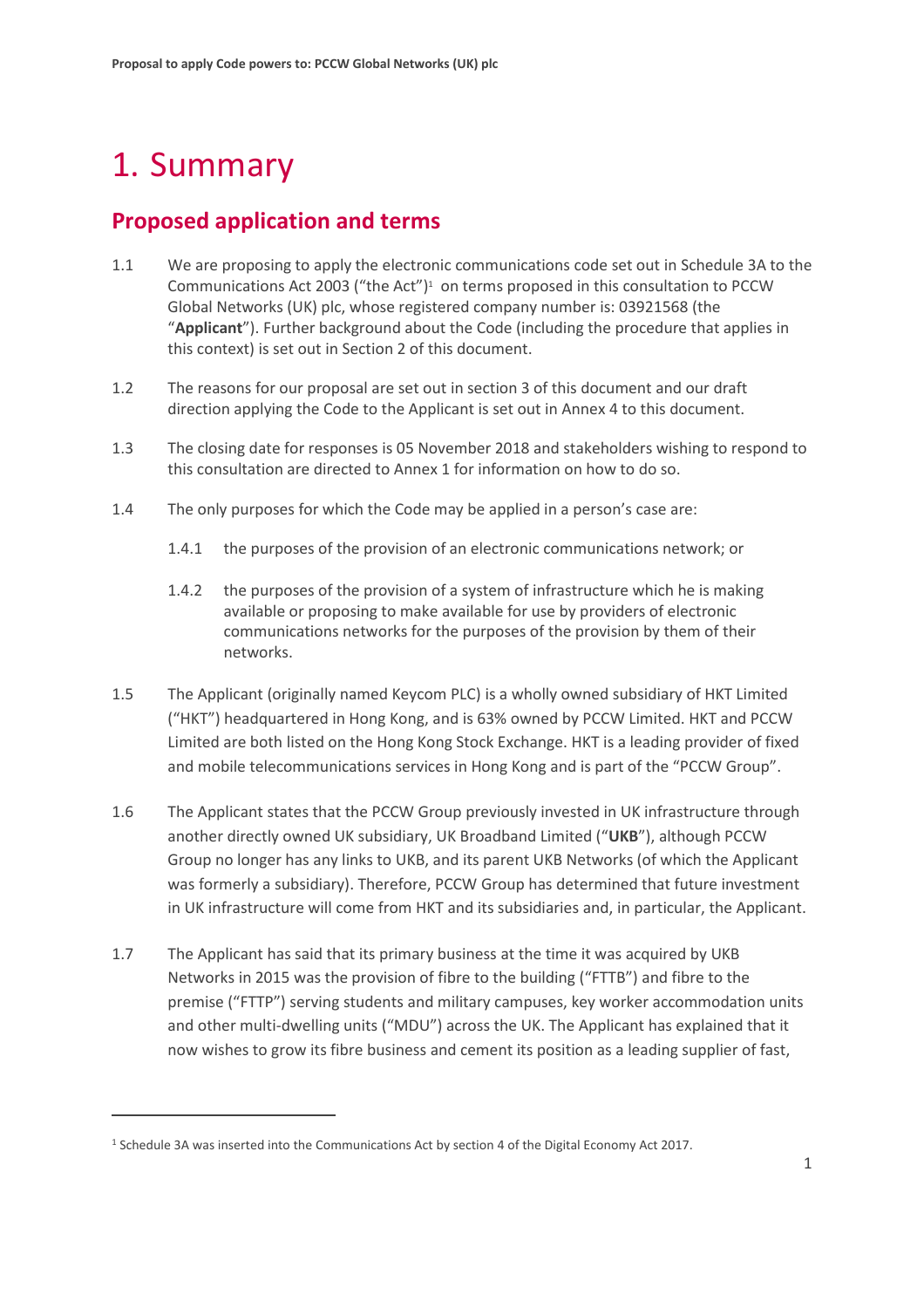reliable broadband to large, multi-tenanted properties and multiple businesses which are in proximity to one another.

- 1.8 We consider that our proposal is appropriate having regard to the considerations set out in section 107(4) of the Act. We consider that the performance of our statutory duties in sections 3 and 4 of the Act would be secured and furthered in relation to this proposal.
- 1.9 We will consider any responses we may receive by the closing date before making our decision as to whether we should give a direction applying the Code to the Applicant.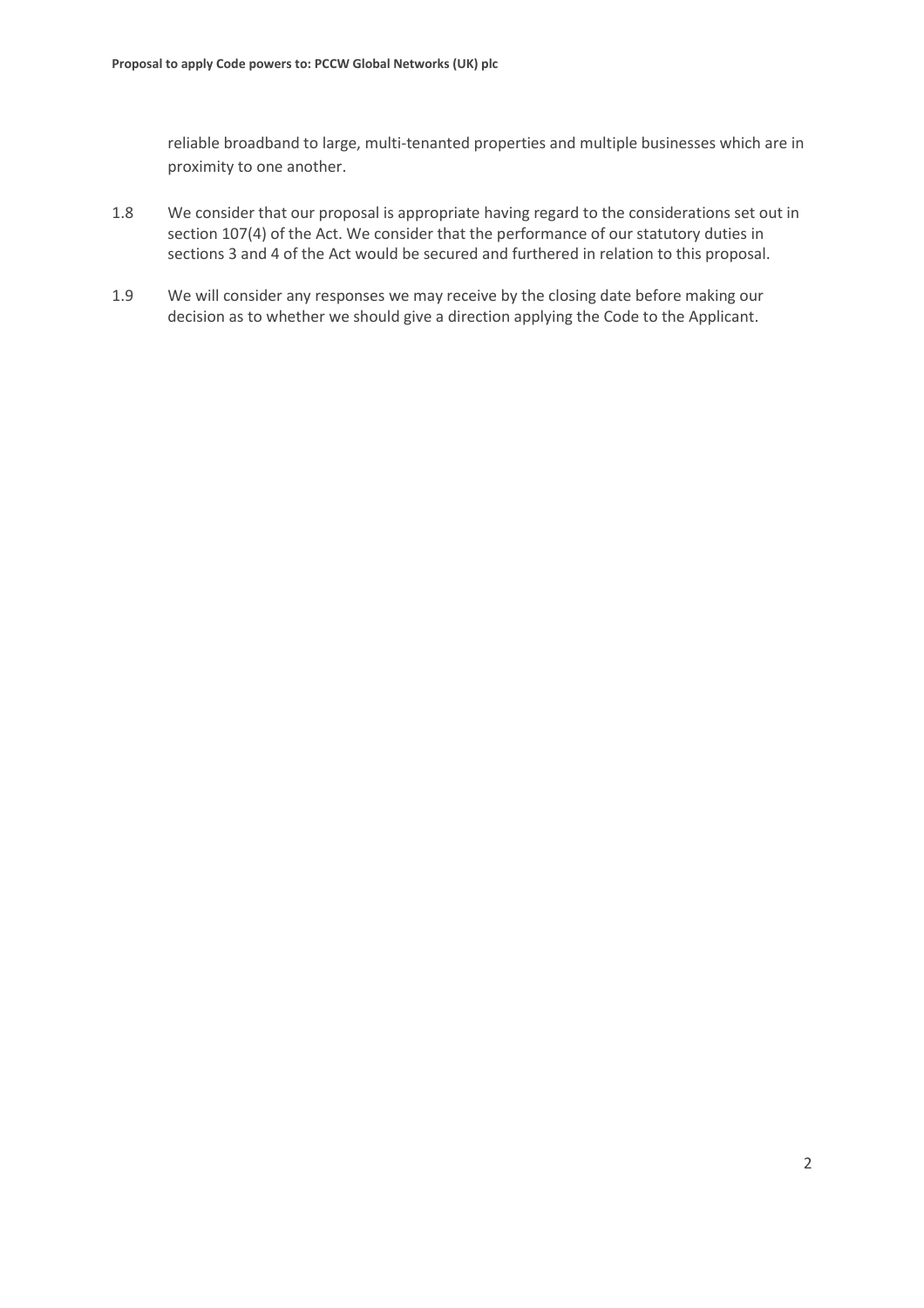# <span id="page-5-0"></span>2. Background

# **The Code**

- 2.1 The Code is designed to facilitate the installation and maintenance of electronic communications networks.<sup>2</sup> It confers rights on providers of such networks and on providers of systems of infrastructure to install and maintain apparatus on, under and over land and results in considerably simplified planning procedures.
- 2.2 Where the Code is applied in any person's case, it may be subject to restrictions and conditions set out in other legislation from time to time.<sup>3</sup>

# **The application of the Code**

- 2.3 The Code only has effect in the case of a person to whom it is applied by a direction given by Ofcom (or, in the case of the Secretary of State or any Northern Ireland department, where the secretary of state or that department is providing or proposing to provide an electronic communications network).<sup>4</sup>
- 2.4 The only purposes for which the Code may be applied in a person's case by a direction are:
	- 2.4.1 the purposes of the provision of an electronic communications network; or
	- 2.4.2 the purposes of the provision of a system of infrastructure which he is making available, or proposing to make available, for use by providers of electronic communications networks for the purposes of the provision by them of their networks.<sup>5</sup>
- 2.5 A direction applying the Code to a person my take effect:
	- 2.5.1 in relation only to such places or localities as may be specified or described in the direction;

<sup>&</sup>lt;sup>2</sup> "Electronic communications network" for the purposes of the Code has the same meaning as in section 32 of the Act. <sup>3</sup> Section 109 of the Act – see the Electronic Communications Code (Conditions and Restrictions) Regulations 2003 (SI 2003 No. 2553), as amended by the Electronic Communications Code (Conditions and Restrictions) (Amendment) Regulations 2009 (SI 2009 No. 584), the Electronic Communications Code (Conditions and Restrictions) (Amendment) Regulations 2013 (SI 2013 No. 1403) and the Electronic Communications Code (Conditions and Restrictions) (Amendment) Regulations 2017 (SI 2017/753).

<sup>4</sup>Section 106(3)(b) of the Act.

<sup>5</sup> Section 106(4) of the Act.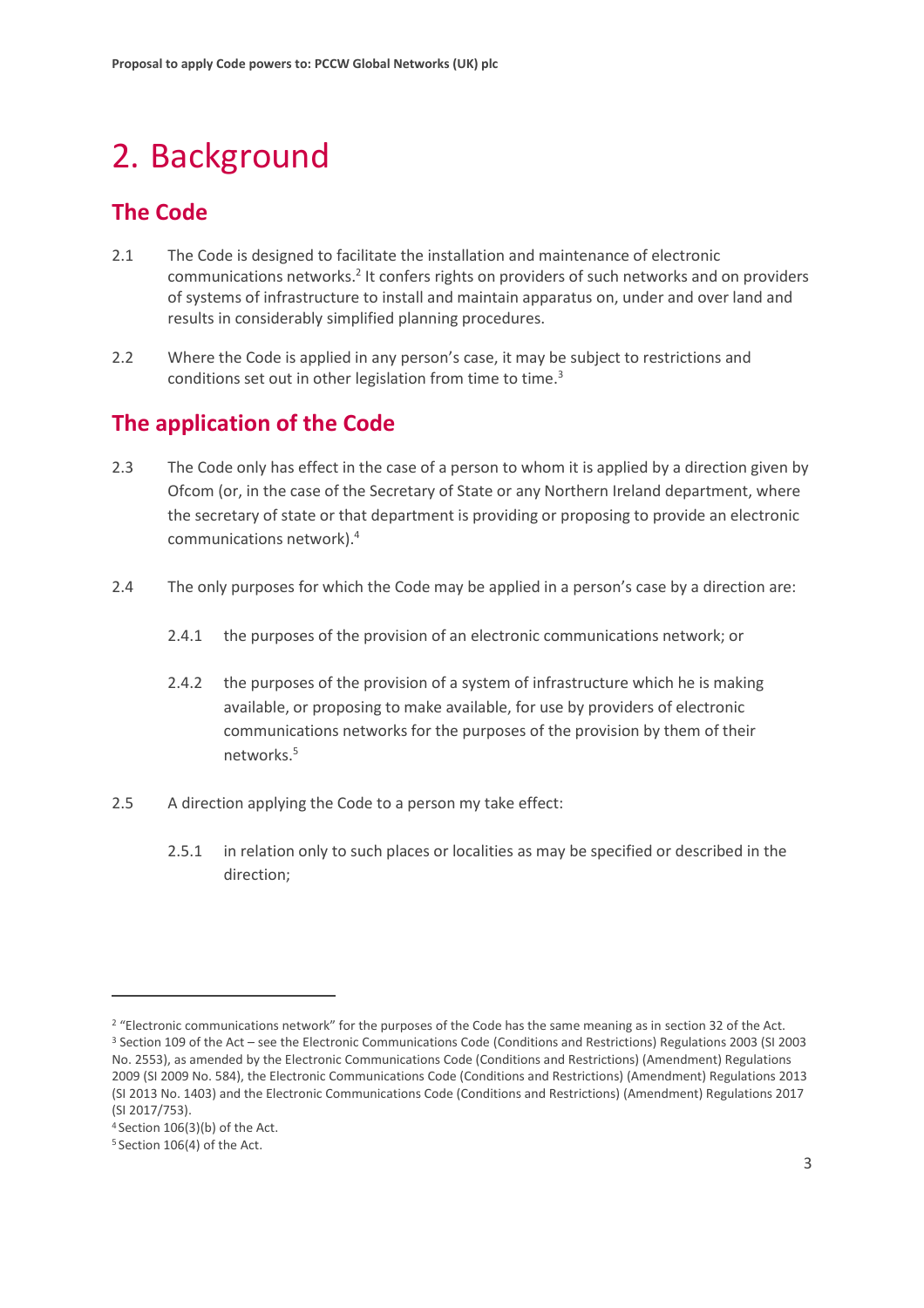- 2.5.2 for the purposes only of the provision of such electronic communications network, or part of an electronic communications network, as may be so specified or described; or
- 2.5.3 for the purposes only of the provision of such system of infrastructure, or part of a system of infrastructure, as may be so specified or described.<sup>6</sup>

## **Application process for applying the Code**

- 2.6 Ofcom must not give a direction applying the code in any person's case except on an application made for the purpose by that person.<sup>7</sup>
- 2.7 Any such application must be made in accordance with the requirements for the time being in force with respect to the content of an application for a direction applying the Code and the manner in which such an application is to be made.<sup>8</sup>

### **Time limit for making a decision on application**

2.8 Regulation 3(2) of the Electronic Communications and Wireless Telegraphy Regulations 2011<sup>9</sup> provides that, except in cases of expropriation, Ofcom must make its decision within 6 months of receiving the completed application. In other words, that time limit applies from the moment Ofcom receives an application that fully complies with the requirements described above.

### **Statutory consultation process on proposal**

- 2.9 Before giving a direction applying the Code to the applicant in question, Ofcom must publish a notification of its proposal to give the direction and consider any representations about that proposal that are made to Ofcom within the period specified in the notification.<sup>10</sup>
- 2.10 Such a notification must contain the following<sup>11:</sup>
	- 2.10.1 a statement of Ofcom's proposal; $^{12}$
	- 2.10.2 a statement of Ofcom's reasons for that proposal;
	- 2.10.3 a statement of the period within which representations may be made to Ofcom about the proposal (which period must end no less than one month after the day of the publication of the notification <sup>13</sup>).

<sup>6</sup> Section 106(5) of the Act.

<sup>7</sup>Section 107(1) of the Act.

<sup>8</sup> Section 107(2) of the Act. For the current requirements, see the Notification under section 107(2) of the Communications Act 2003, dated 6 October 2003, at Annex B to the statement entitled '*The Granting of the Electronic Communications Code by the Director General of Telecommunications – A Statement issued by the Director General of Telecommunications*', published on 10 October 2003

<sup>&</sup>lt;sup>9</sup> SI 2011 No. 1210.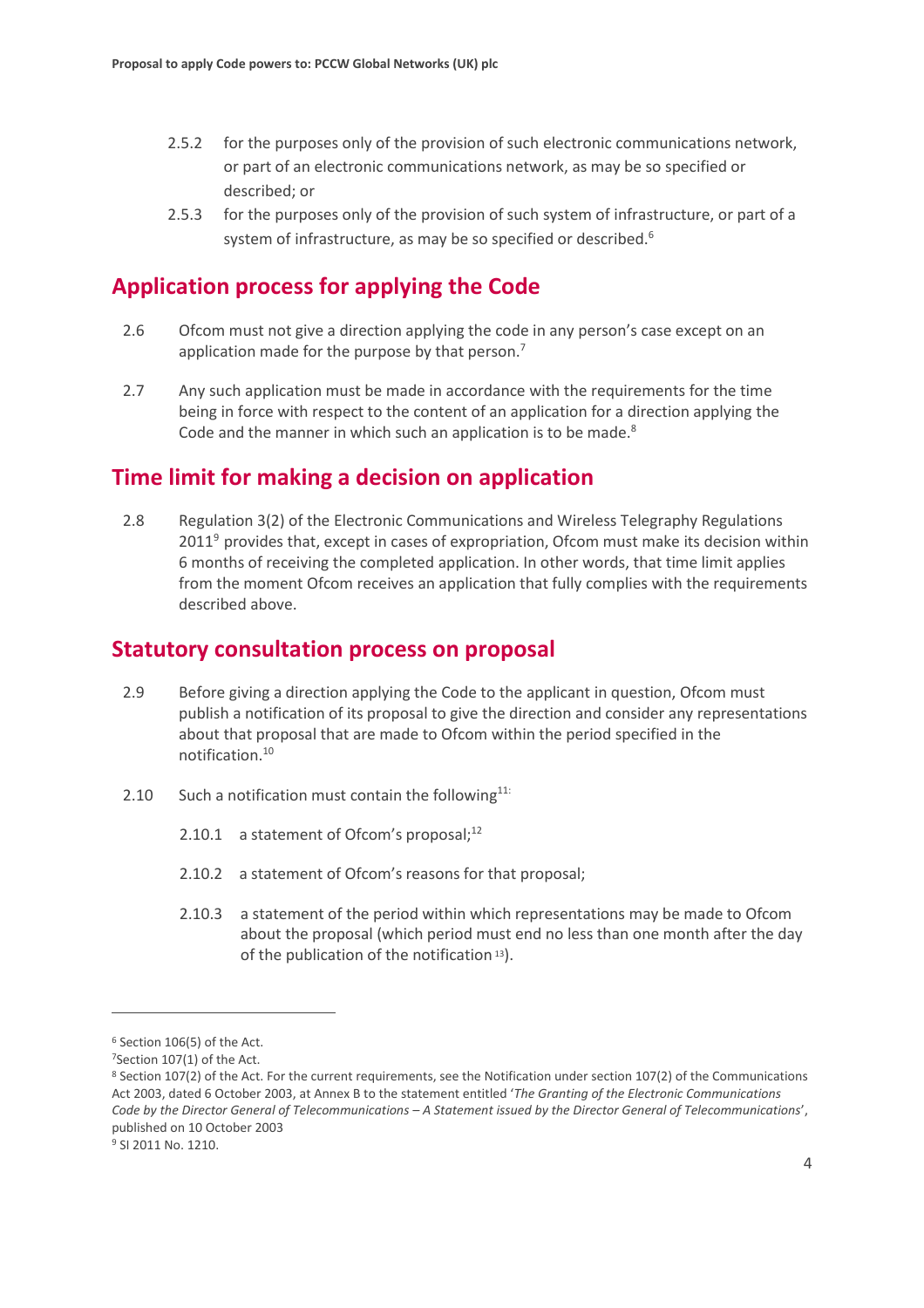- 2.11 Ofcom must publish a notification in such manner as Ofcom considers appropriate for bringing the notification to the attention of the persons who, in Ofcom's opinion, are likely to be affected by it.<sup>14</sup>
- 2.12 The notification published at Annex 4 to this document is a notification for such purposes and should be read in conjunction with the entirety of this document, including the reasons set out in Section 3.

## **Relevant considerations in making a decision (four factors)**

- 2.13 In considering whether to apply the Code in any person's case, Ofcom must have regard, in particular, to each of the following matters**<sup>15</sup>**:
	- 2.13.1 the benefit to the public of the electronic communications network or system of infrastructure by reference to which the Code is to be applied to that person;
	- 2.13.2 the practicability of the provision of that network or system without the application of the Code;
	- 2.13.3 the need to encourage the sharing of the use of electronic communications apparatus;
	- 2.13.4 whether the person in whose case it is proposed to apply the Code will be able to meet liabilities arising as a consequence of the application of the Code in that person's case and any conduct of that person in relation to the matters with which the Code deals.
- 2.14 For the purposes of this process, those four factors rank equally with Ofcom's statutory duties under sections 3 and 4 of the Act.<sup>16</sup> Where appropriate, outside of those statutory considerations, we will also have regard to any additional factors that, in our opinion, are relevant to the particular application.

<sup>10</sup> Section 107(6) of the Act.

<sup>11</sup> Section 107(7) of the Act.

 $12$  Subject to sections 113(7) and 115(5) of the Act, the statement of Ofcom's proposal must contain a statement that Ofcom proposes to apply the code in the case of the person in question and set out any proposals of Ofcom to impose terms under section 106(5): see section 107(8) of the Act.

<sup>13</sup> Section 107(9) of the Act.

 $14$  Section 107(10) of the Act.

<sup>&</sup>lt;sup>15</sup> Section 107(4) of the Act.

<sup>16</sup> Section 107(5) of the Act.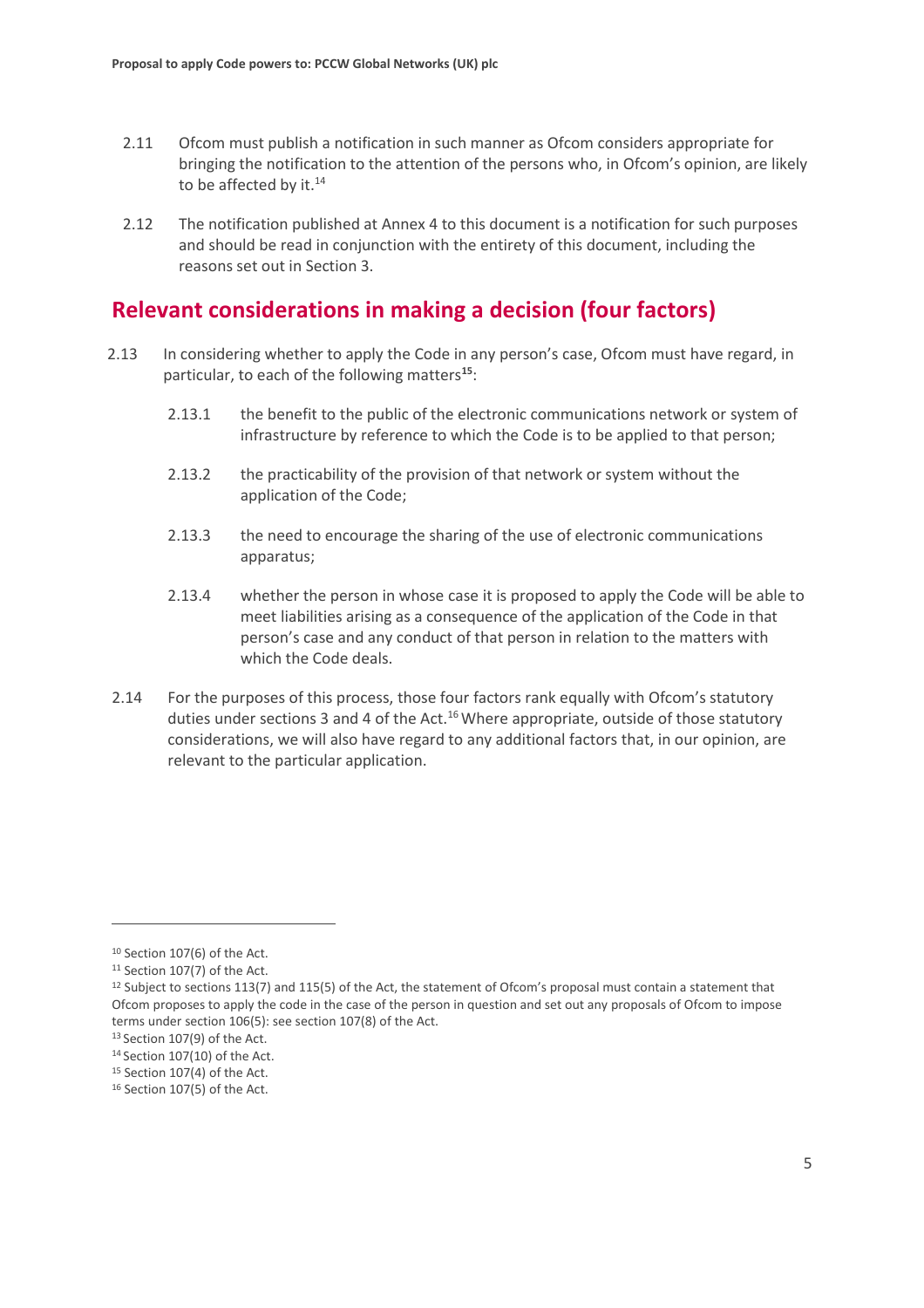# **Statutory duties**

#### **General duties**

- 2.15 In carrying out its functions under the Act (which includes giving a direction to apply the Code), Ofcom's principal duty as set out in section 3 of the Act is to further the interests of citizens in relation to communications matters and to further the interests of consumers in relevant markets, where appropriate by promoting competition.
- 2.16 In doing, we are required to secure a number of specific objectives and to have regard to a number of matters set out in section 3. As to the prescribed specific statutory objectives in section 3(2), we consider that the objective of securing the availability throughout the UK of a wide range of electronic communications services is particularly relevant to this consultation.
- 2.17 In performing its duties, Ofcom is also required to have regard to a range of other considerations, which appear to us to be relevant in the circumstances. In this context, we consider that a number of such considerations are relevant, particularly:
	- 2.17.1 the desirability of promoting competition in relevant markets;
	- 2.17.2 the desirability of encouraging investment and innovation in relevant markets; and
	- 2.17.3 the desirability of encouraging the availability and use of high speed data transfer services throughout the United Kingdom.
- 2.18 We have also had regard to the principles under which regulatory activities should be transparent, accountable, proportionate, consistent, and targeted only at cases in which action is needed, as well as the interest of consumers in respect of choice, price, quality of service and value for money.
- 2.19 Ofcom has a wide measure of discretion in balancing its statutory duties and objectives. In so doing, we will take account of all relevant considerations, including any responses received during this consultation process, in reaching our conclusions.

#### **Specific duties for fulfilling Community obligations**

- 2.20 The function of giving a direction to apply the Code would involve us exercising functions falling under the EU regulatory framework. As such, section 4 of the Act requires us to act in accordance with the six European Community requirements for regulation.
- 2.21 In summary, these six requirements are:
	- 2.21.1 to promote competition in the provision of electronic communications networks and services, associated facilities and the supply of directories;
	- 2.21.2 to contribute to the development of the European internal market;
	- 2.21.3 to promote the interests of all persons who are citizens of the European Union;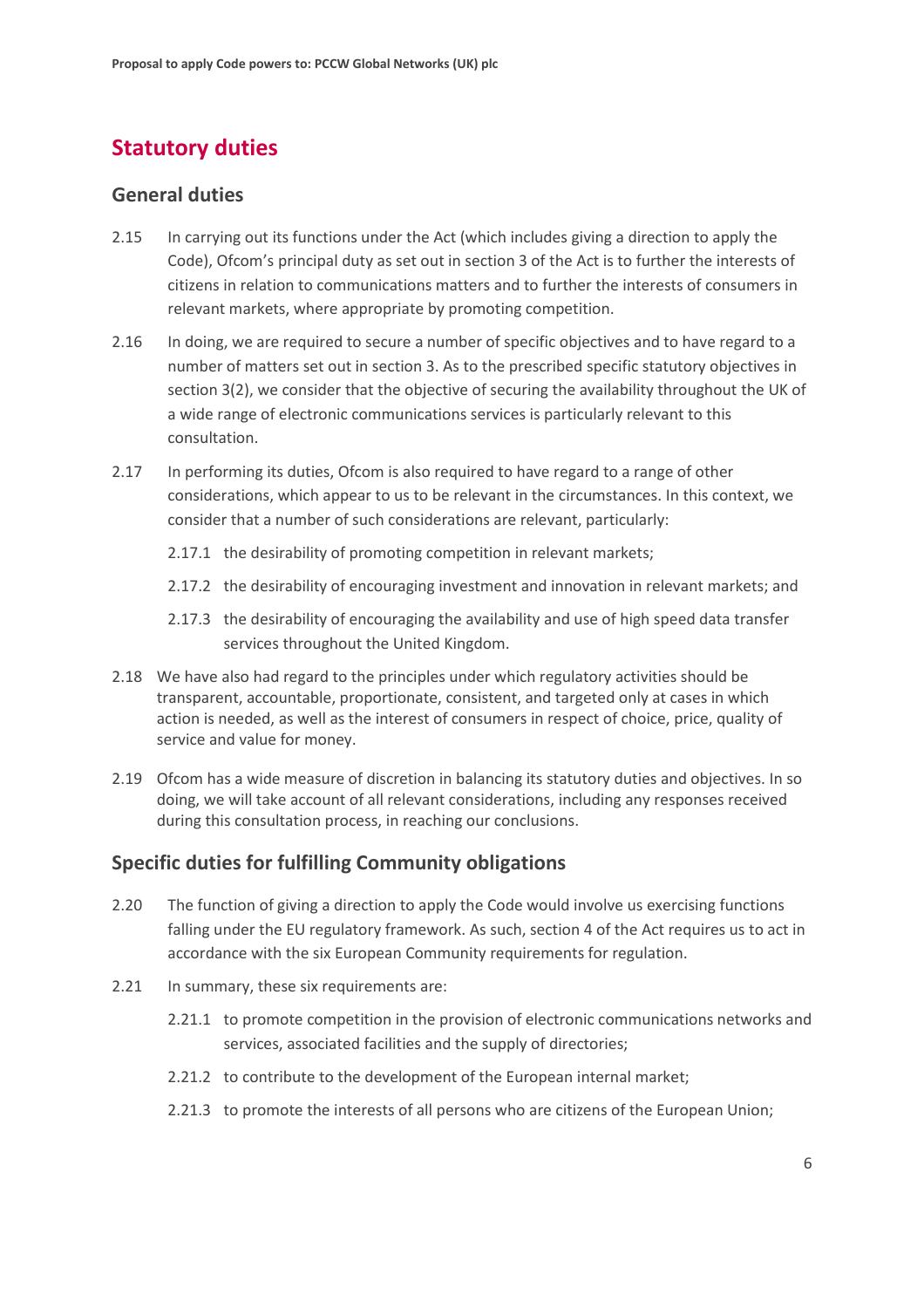- 2.21.4 to take account of the desirability of Ofcom's carrying out of its functions in a manner which, so far as practicable, does not favour one form of or means of providing electronic communications networks, services or associated facilities over another, i.e. to be technologically neutral;
- 2.21.5 to encourage, to such extent as Ofcom considers appropriate for certain prescribed purposes, the provision of network access and service interoperability, namely securing efficient and sustainable competition, efficient investment and innovation and the maximum benefit for customers of communications providers;
- 2.21.6 to encourage compliance with certain standards to facilitate service interoperability and secure freedom of choice for the customers of communications providers.
- 2.22 We consider that the first and fifth of those requirements are of particular relevance to our Proposal in this consultation and that no conflict arises in this regard with the specific objectives in section 3 we have identified above as particularly relevant in this context.

#### **Impact assessment and equality impact assessment**

- 2.23 The analysis presented in the entirety of this consultation represents an impact assessment, as defined in section 7 of the Act.
- 2.24 Impact assessments provide a valuable way of assessing different options for regulation and showing why the preferred option was chosen. They form part of best practice policymaking. This is reflected in section 7 of the Act, which means that generally Ofcom has to carry our impact assessments where its proposals would be likely to have a significant effect on businesses or the general public, or when there is a major change in Ofcom's activities. However, as a matter of policy Ofcom is committed to carrying out and publishing impact assessments in relation to the vast majority of its policy decisions. For further information about Ofcom's approach to impact assessments, see the guidelines, Better policy-making: Ofcom's approach to impact assessment, which are on the Ofcom website:

[http://www.ofcom.org.uk/consult/policy\\_making/guidelines.pdf](http://www.ofcom.org.uk/consult/policy_making/guidelines.pdf)

- 2.25 Specifically, pursuant to section 7, an impact assessment must set out how, in our opinion, the performance of our general duties (within the meaning of section 3 of the Act) is secured or furthered by or in relation to what we propose.
- 2.26 There are two main options for this consultation:
	- 2.26.1 give a direction to apply the Code to the Applicant; or
	- 2.26.2 not to give such a direction.
- 2.27 In carrying out our functions (which includes giving a direction to apply the Code), we are also under a general duty under the Equality Act 2010 to have due regard to the need to:
	- 2.27.1 eliminate unlawful discrimination, harassment and victimisation;
	- 2.27.2 advance equality of opportunity between different groups; and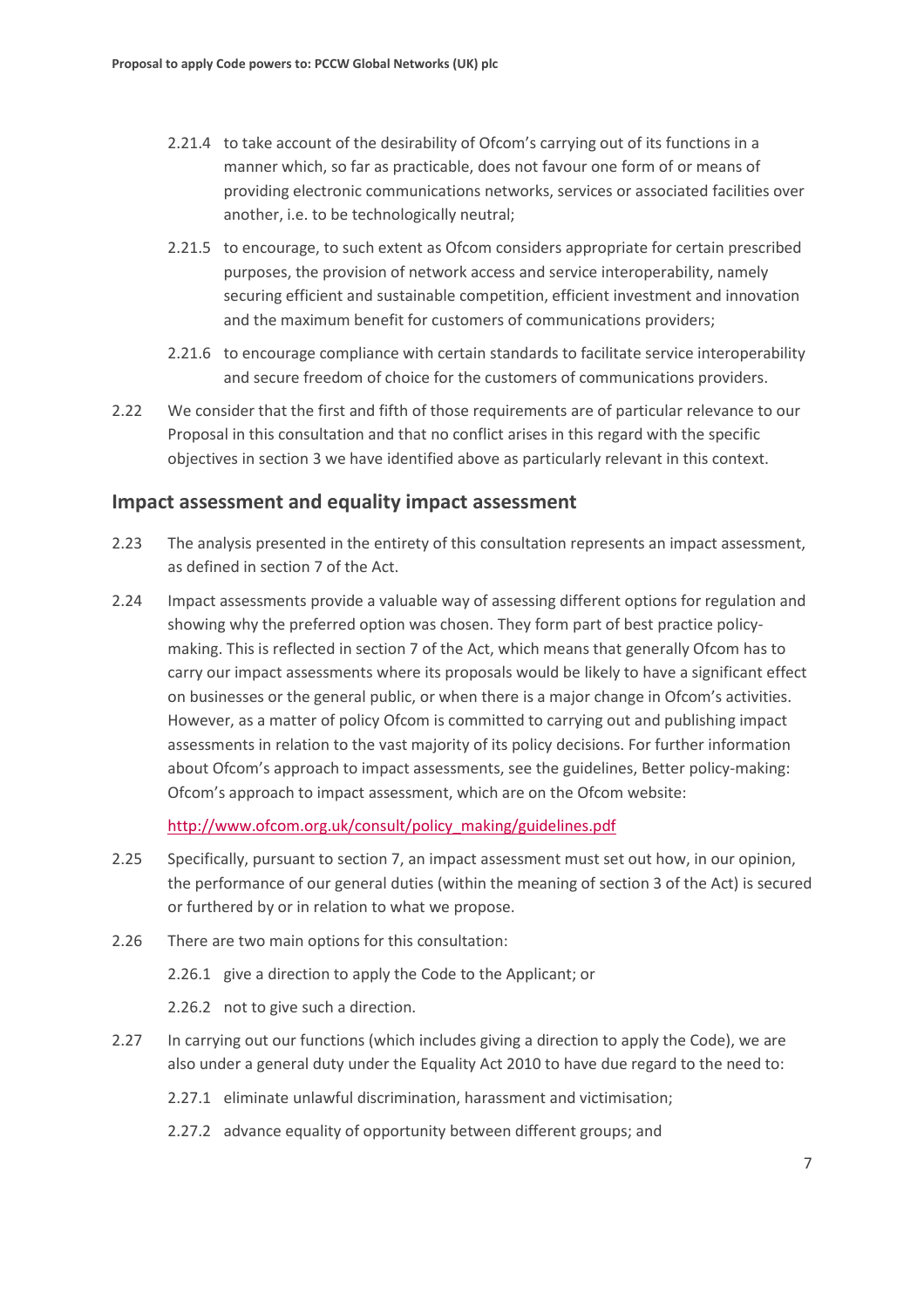#### 2.27.3 foster good relations between different groups,

In relation to the following protected characteristics: age; disability; gender re-assignment; pregnancy and maternity; race; religion or belief; sex and sexual orientation.

- 2.28 Such equality impact assessments ("EIAs") also assist us in making sure that we are meeting our principal duty under section 3 of the Act.
- 2.29 We have therefore considered what (if any) impact the proposal in this consultation may have on equality. We do not, however, consider the impact of the proposal in this consultation to be to the detriment of any group within society. We have therefore not carried out separate EIAs in relation to race or gender equality, or equality schemes under the Northern Ireland and Disability Equality Schemes.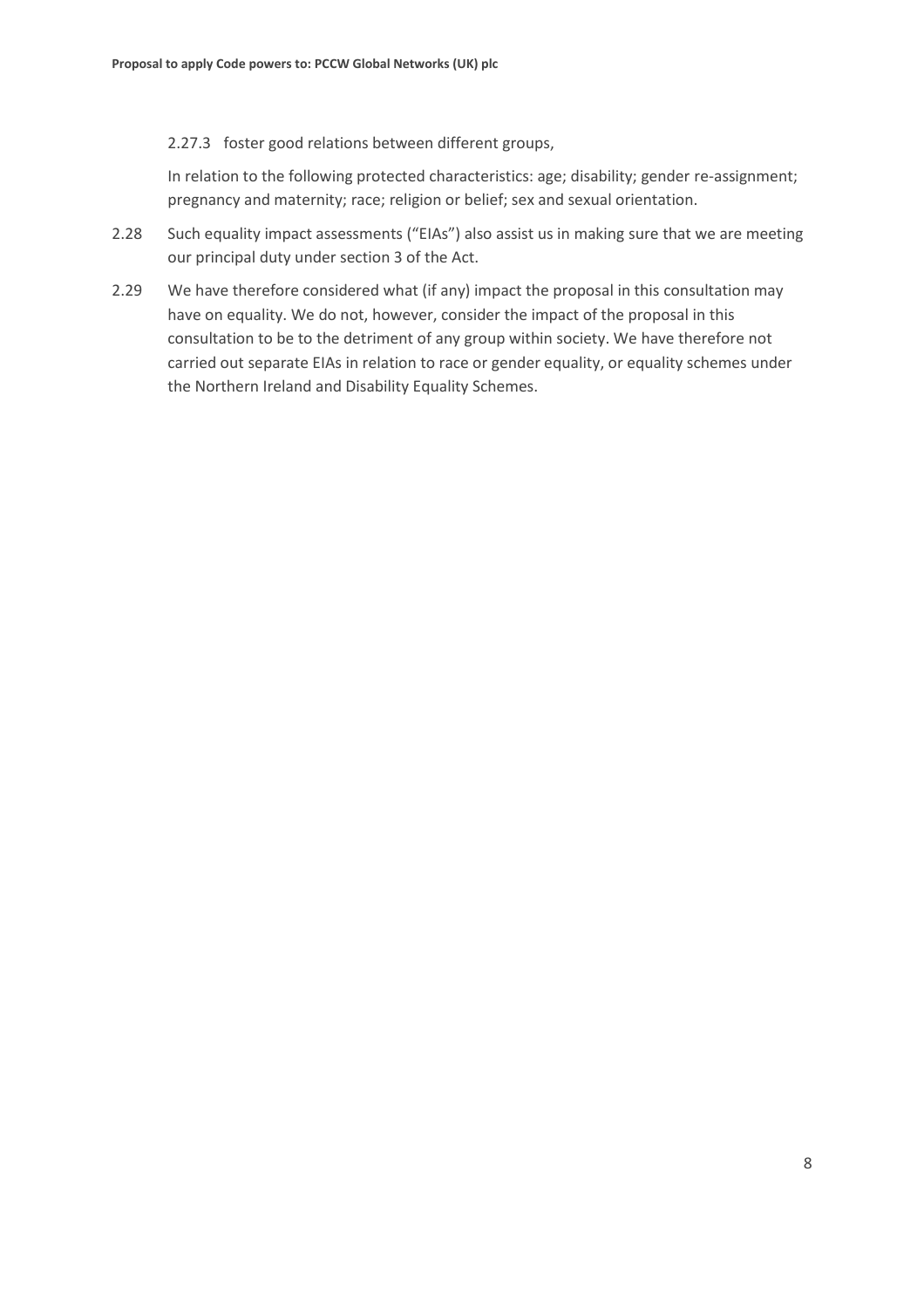# <span id="page-11-0"></span>3. Reasons for proposal

## **Introduction**

3.1 This Section contains our reasons for proposing to apply the Code to the Applicant.

## **Factual matters**

### **Receipt of a completed application**

- 3.2 On 30 August 2018 we received a fully completed application from the Applicant.
- 3.3 Accordingly, we consider that the Applicant's completed application meeting the requirements described in Section 2 of this document was received on 30 August 2018

### **The person seeking Code powers**

- 3.4 According to the application, the person seeking Code powers is:
	- 3.4.1 Company name: PCCW Global Networks (UK) plc
	- 3.4.2 Registered company number: 03921568
	- 3.4.3 Registered office: Suite 1, 3rd Floor 11-12 St. James's Square, London, United Kingdom, SW1Y 4LB

### **Description and location of the network or system of infrastructure for Code powers**

- 3.5 The Applicant's current core broadband IP infrastructure consists of a network of 12 Points of Presence ("PoPs") distributed across England, Wales and Scotland, and hosted in buildings owned by other Electronic Communication Service ("ECS") providers. These PoPs are linked by a fibre optic backbone network, also leased from other ECS providers.
- 3.6 The Applicant has explained that it provides low cost, high speed broadband through its existing network, to customers at approximately 200 sites across the UK (excluding Northern Ireland), offering a choice of speeds from 8Mbit/s up to 1Gbit. The type of dwellings that it serves include a wide range of "Campuses", commercial business parks, high rise office blocks, MDUs, residential developments, conference venues, university and military campuses and keyworker accommodation blocks.
- 3.7 The Applicant provisions its fibre cabling on-campus and in-building at the start of new contracts to serve its customers' needs but has stated that it increasingly finds that it is constrained by the poor availability of cost-effective fibre access links to reach these campuses from the nearest serving transmission hub.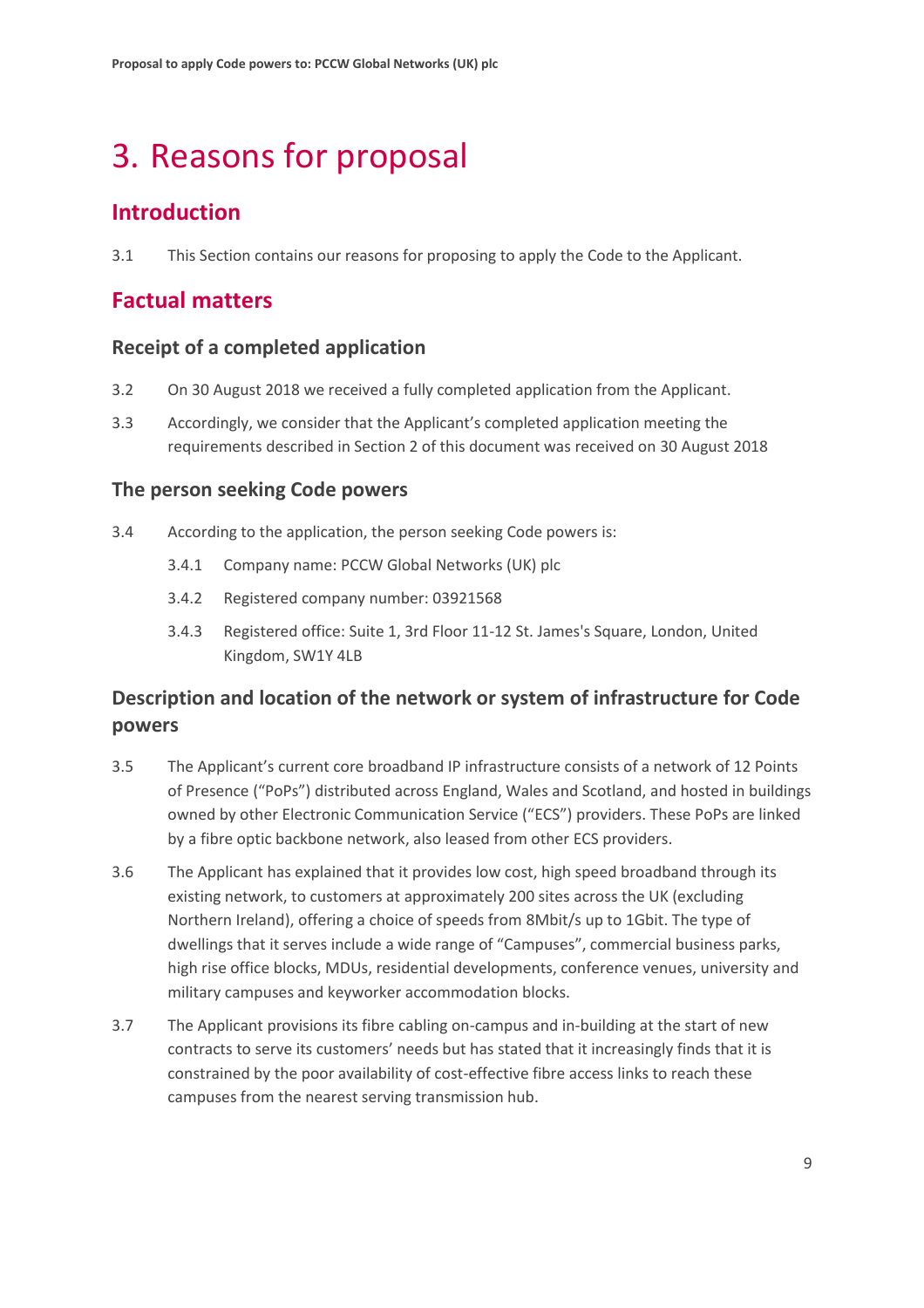- 3.8 The Applicant is seeking Code Powers in order to continue to deploy fixed electronic communications networks across the UK, grow its network to reach new areas and new customers, and expand the range of services that it offers.
- 3.9 To achieve these objectives, the Applicant wishes to deploy:
	- 3.9.1 fibre into new duct infrastructure;
	- 3.9.2 fibre in ducts through use of Openreach's regulated physical infrastructure access ("PIA") product; and
	- 3.9.3 fibre in ducts and other infrastructure using the Communications (Access to Infrastructure) Regulations ("ATI Regulations").
- 3.10 The Applicant plans to grow its business by targeting primarily Campuses in built up areas, such as MDUs (mixed and residential), in cities and towns as far apart as Edinburgh, Leeds, Bristol, Manchester, London, Leeds and Liverpool. However, the company is also considering laying fibre to more remote Campuses such as out-of-town business parks, which currently face poor quality communications services and disproportionately high costs due to the limited range of providers servicing them.

## **Analysis of the four factors**

### **The benefit to the public of the electronic communications network by reference to which the Code is to be applied to the Applicant**

- 3.11 The Applicant has explained that it provides low cost, high speed broadband across England, Wales and Scotland through its core broadband IP infrastructure. For example, it has already built a dark fibre network in Edinburgh to provide internet access to over 6,500 rooms in student accommodation. It also currently provides fibre networks to MDU developments, such as the Barbican, in central London, enabling a choice of broadband packages with speeds ranging from 20 Mbit/s up to 1Gbit.
- 3.12 The Applicant has stated that it plans to increase its provision of FTTP services by targeting primarily large mixed and residential developments in built up areas housing over 100 residential tenants, or over 15 commercial tenants, with the aim of providing ultrafast FTTP to 336 buildings by the end of 2020. It is also considering laying fibre to more remote campuses, such as out-of-town business parks which, according to the Applicant, currently face poor quality communications services and disproportionately high costs due to the limited range of providers servicing them, aswell as new housing developments and remotelylocated Services Family Accommodation typically built 'outside the wire' on military camps.
- 3.13 The Applicant has explained that it is developing a Gigabit Passive Optical Networks ("G-PON") product based on its own experience and that of the parent company, HKT which provides high capacity fibre connectivity without the need for intermediate street cabinets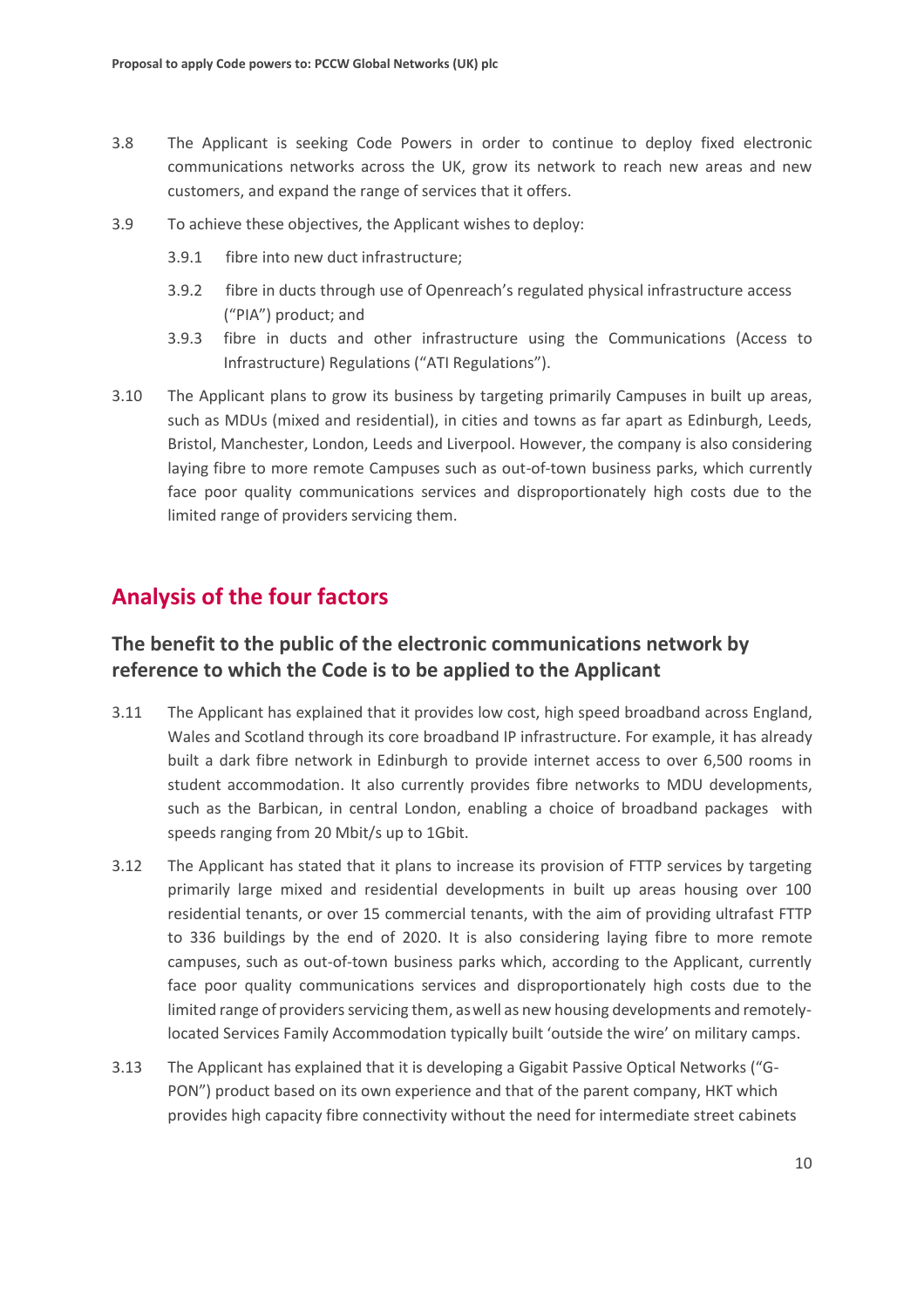(requiring power supplies and occupying street-space) and does not require high fibre count cables (necessary for Metro-Ethernet) which occupy more duct space.

### **The practicability of the provision of the network without the application of the Code**

- 3.14 The Applicant has stated that, until now, it has carried on its business by installing its networks via the use of third party contractors with Code powers. However, it is no longer practicable for it to continue to rely so heavily on third party contractors with Code Powers as such reliance significantly reduces the efficiency of the deployment and prevents it from being able to guarantee the cost of supply or the capacity that it is able to supply. The Applicant has explained that this results in periods of reduced capacity or increased costs to its customers.
- 3.15 The Applicant has explained that in order to deploy its network it wishes to enter into certain contracts and apply for certain permissions which require it to have Code powers According to the Applicant, it is becoming common practice for landlords granting wayleaves to insist on conditions stating that permission to place necessary equipment on their land and premises will only be granted to Code Operators. Furthermore, BT will only allow access to its regulated PIA product to Code Operators as a condition of entering into an agreement with BT for this product is the possession of Code powers.
- 3.16 The Applicant has stated that it is not always able to rely on using existing fibre and ducts and that alternative fibre routes are sometimes required for resilience at customer premises. Code powers would enable it to install fibre networks in public highways to deliver backhaul for its in-building fibre networks without needing to seek full planning permission. According to the Applicant, this will help it to expand its network more quickly in sites and locations where it is not able to procure existing fibre for this purpose.
- 3.17 Having regard to the above reasons put forward by the Applicant, Ofcom's view is that the grant of the Code powers is necessary for the practical provision of the Applicant's electronic communications network.

### **The need to encourage the sharing of the use of electronic communications apparatus**

- 3.18 The Applicant has explained that it is able and willing to share its ducts and fibres, where this is technically feasible and that it would also be required to provide access to its infrastructure under the ATI Regulations
- 3.19 The Applicant states that it already shares network assets where there is a commercial and technical solution that is acceptable to all parties and that it would seek to use existing assets wherever possible and commercially viable, for example it will seek to enter into a PIA agreement with BT Openreach for use of the existing ducts and poles.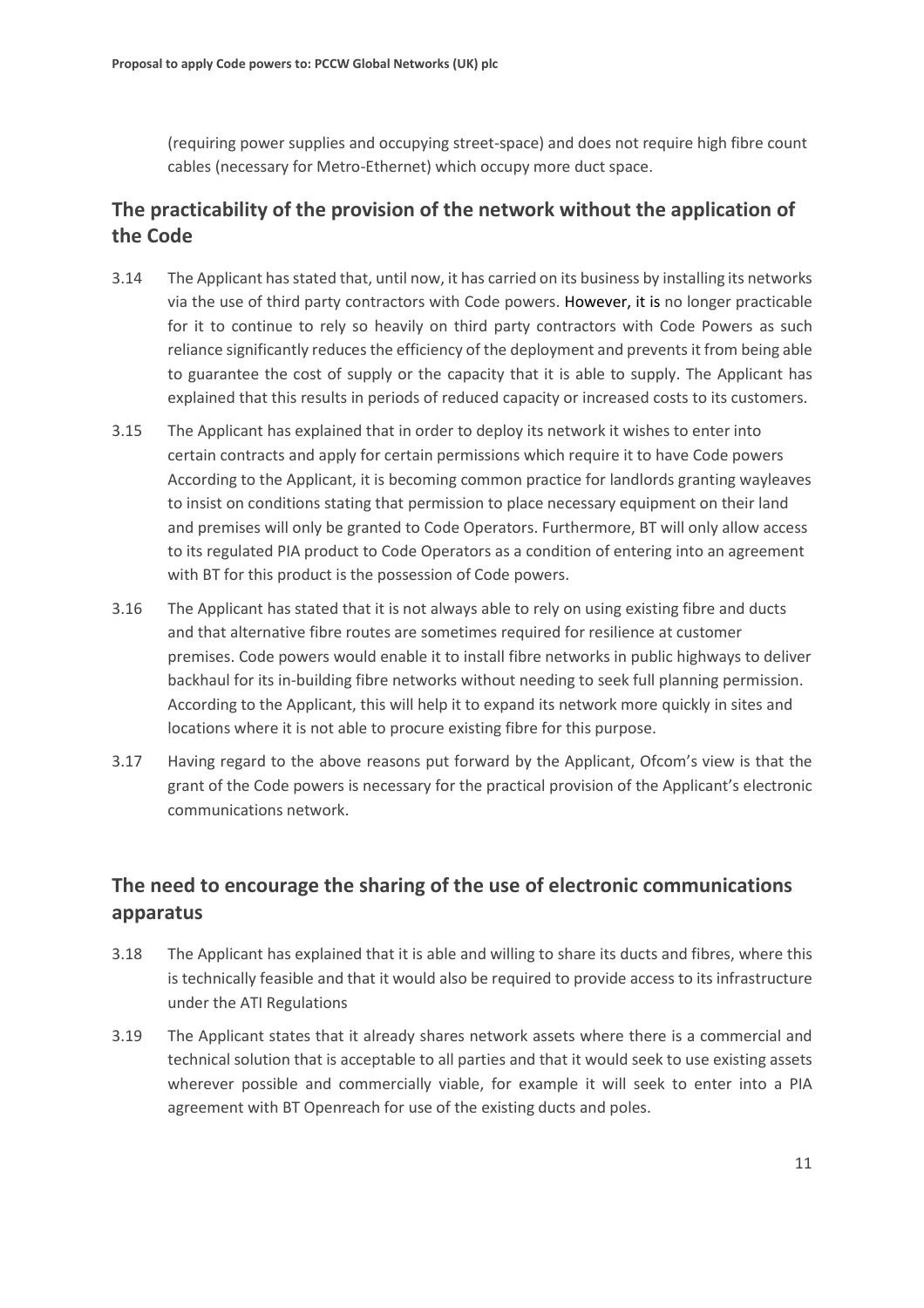3.20 Taking these considerations into account, Ofcom's view is that sharing of the use of apparatus would be encouraged by granting the Applicant Code powers.

## **Whether the Applicant will be able to meet liabilities as a consequence of (i) the application of the Code; and (ii) any conduct in relation to the application of the Code**

- 3.21 The Applicant has assessed its duties and responsibilities with regard to compliance with Regulation 16 (Funds for Liabilities). 17
- 3.22 The Applicant has provided a signed Director's Letter stating that its ultimate parent company, HKT, is prepared to ensure that it has funds available to meet any liabilities incurred under sections 109 to 117 of the Communications Act 2003 concerning its activities under the Code.
- 3.23 The Director's Letter explains that in the unlikely event of the Applicant entering into administration, its underground assets would most likely be acquired by a third party, given that completed ducts and fibre cables are valuable assets to other Communications Providers, and therefore would not represent a liability to Local authorities and Highway authorities. Accordingly, the Applicant foresees that any liabilities would be restricted to open excavations and incomplete sections of construction, which would require remediation/reinstatement. The Applicant has assessed the value of these liabilities and has proposed to provide a Performance Bond in the form of a bank guarantee corresponding to the amount of its valuation of the potential liabilities.

# **Overall assessment**

- 3.24 In addition to our consideration of the four factors discussed above in paragraph 2.13, we consider that our proposal would secure or further the performance of our statutory duties under sections 3 and 4 of the Act.
- 3.25 In particular, we consider that, if the Applicant's intended infrastructure plans through the use of Code powers are realised, it may contribute to the availability throughout the United Kingdom of a wider range of electronic communications services. We also believe that our proposal would encourage competition in the provision of electronic communications networks and services and associated facilities as well as encouraging investment and innovation.
- 3.26 The impact of implementing the proposal is likely to be low. Any costs to those affected by the Applicant's use of Code powers are likely to be outweighed by the benefits. On the other hand, the detrimental effect on the Applicant of a refusal to grant such powers (including to the practicability of its network roll-out) is likely to be significant. As noted in Section 2, we

<sup>&</sup>lt;sup>17</sup> Electronic Communications Code (Conditions and Restrictions) Regulations 2003 (SI 2003 No. 2553) (as amended).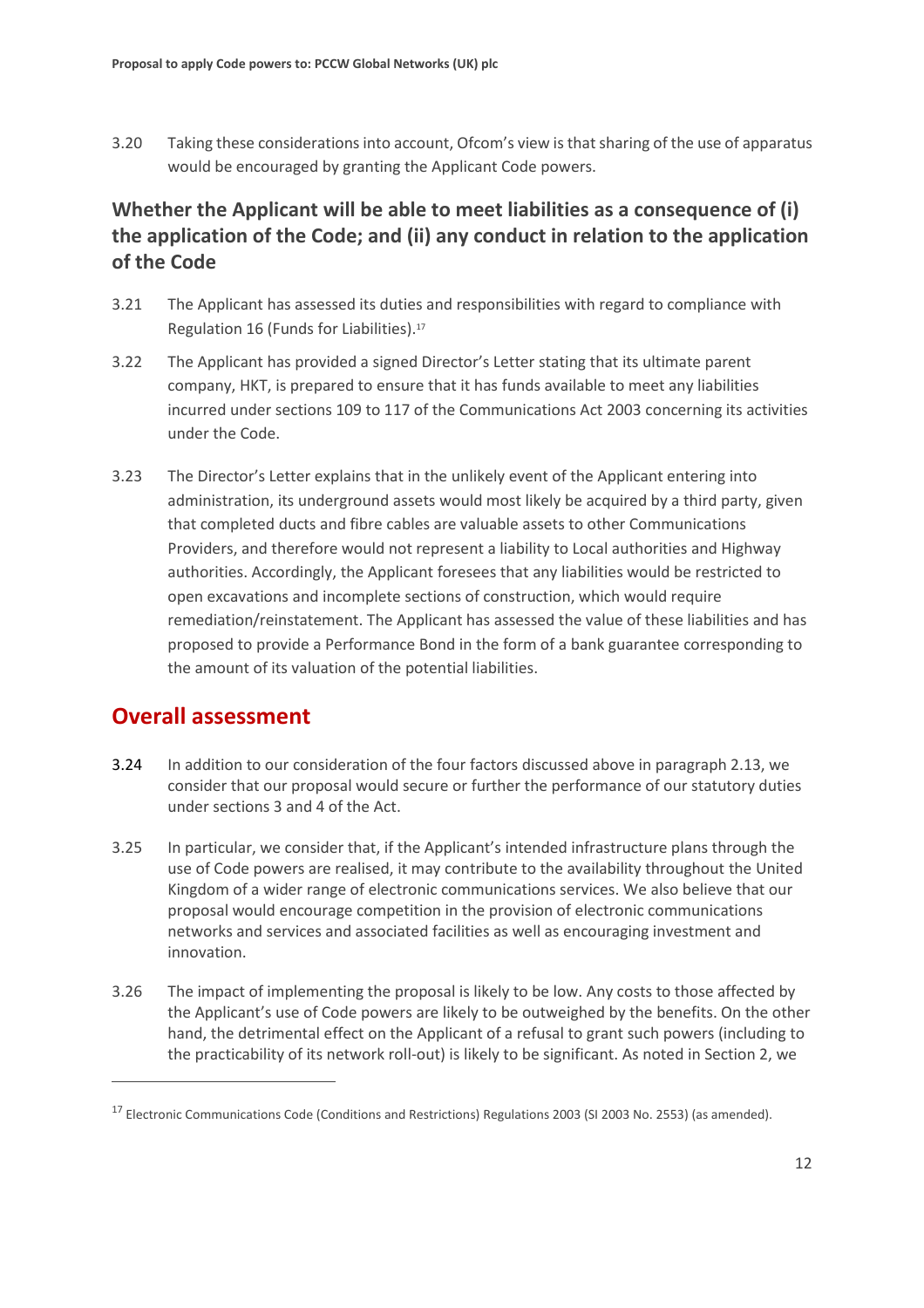are also of the view that the impact of our proposal is not likely to be to the detriment of any protected group within society.

## **Proposal**

3.27 For these reasons we propose that Ofcom should give a direction applying the Code to the Applicant.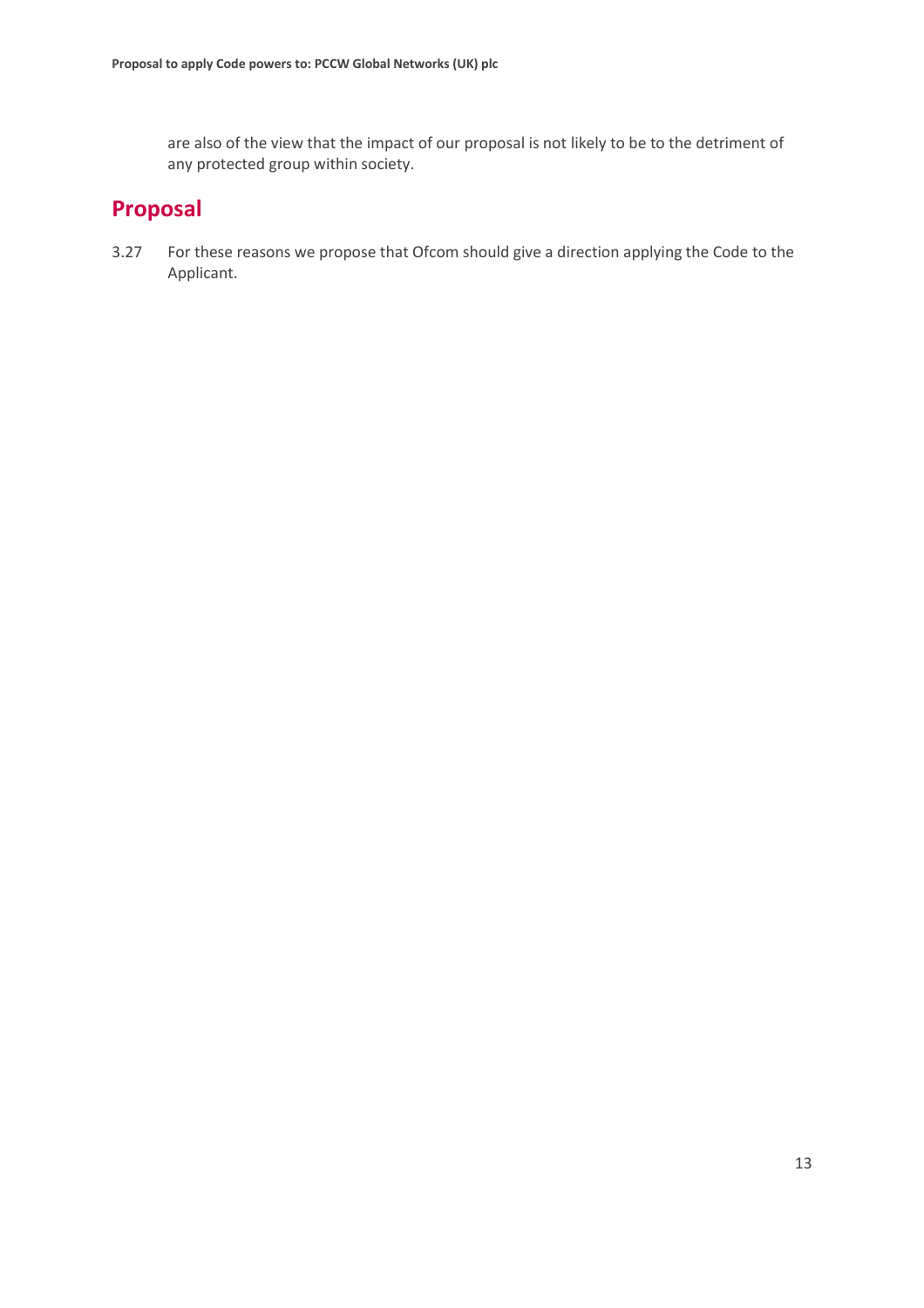# <span id="page-16-0"></span>A1. Responding to this Consultation

## **How to respond**

A1.1 Ofcom would like to receive views and comments on the issues raised in this document, by 5pm on 5 November 2018.

You can download a response form from [https://www.ofcom.org.uk/consultations-and](https://www.ofcom.org.uk/consultations-and-statements/category-3/code-powers-pccw-global-networks)[statements/category-3/code-powers-pccw-global-networks.](https://www.ofcom.org.uk/consultations-and-statements/category-3/code-powers-pccw-global-networks) You can return this by email or post to the address provided in the response form.

- A1.2 If your response is a large file, or has supporting charts, tables or other data, please email it t[o numbering.information@ofcom.org.uk,](mailto:numbering.information@ofcom.org.uk) as an attachment in Microsoft Word format, together with the cover sheet [\(https://www.ofcom.org.uk/consultations-and](https://www.ofcom.org.uk/consultations-and-statements/consultation-response-coversheet)[statements/consultation-response-coversheet\)](https://www.ofcom.org.uk/consultations-and-statements/consultation-response-coversheet). This email address is for this consultation only.
- A1.3 Responses may alternatively be posted to the address below, marked with the title of the consultation: Numbering Team Ofcom 4 th Floor Riverside House 2A Southwark Bridge Road London SE1 9HA
- A1.4 We welcome responses in formats other than print, for example an audio recording or a British Sign Language video. To respond in BSL:
	- Send us a recording of you signing your response. This should be no longer than 5 minutes. Suitable file formats are DVDs, WMV or QuickTime files. Or
	- Upload a video of you signing your response directly to YouTube (or another hosting site) and send us the link.
- A1.5 We will publish a transcript of any audio or video responses we receive (unless your response is confidential)
- A1.6 We do not need a paper copy of your response as well as an electronic version. We will acknowledge receipt if your response is submitted via the online web form, but not otherwise.
- A1.7 You do not have to answer all the questions in the consultation if you do not have a view; a short response on just one point is fine. We also welcome joint responses.
- A1.8 It would be helpful if your response could include direct answers to the questions asked in the consultation document. The questions are listed at Annex X. It would also help if you could explain why you hold your views, and what you think the effect of Ofcom's proposals would be.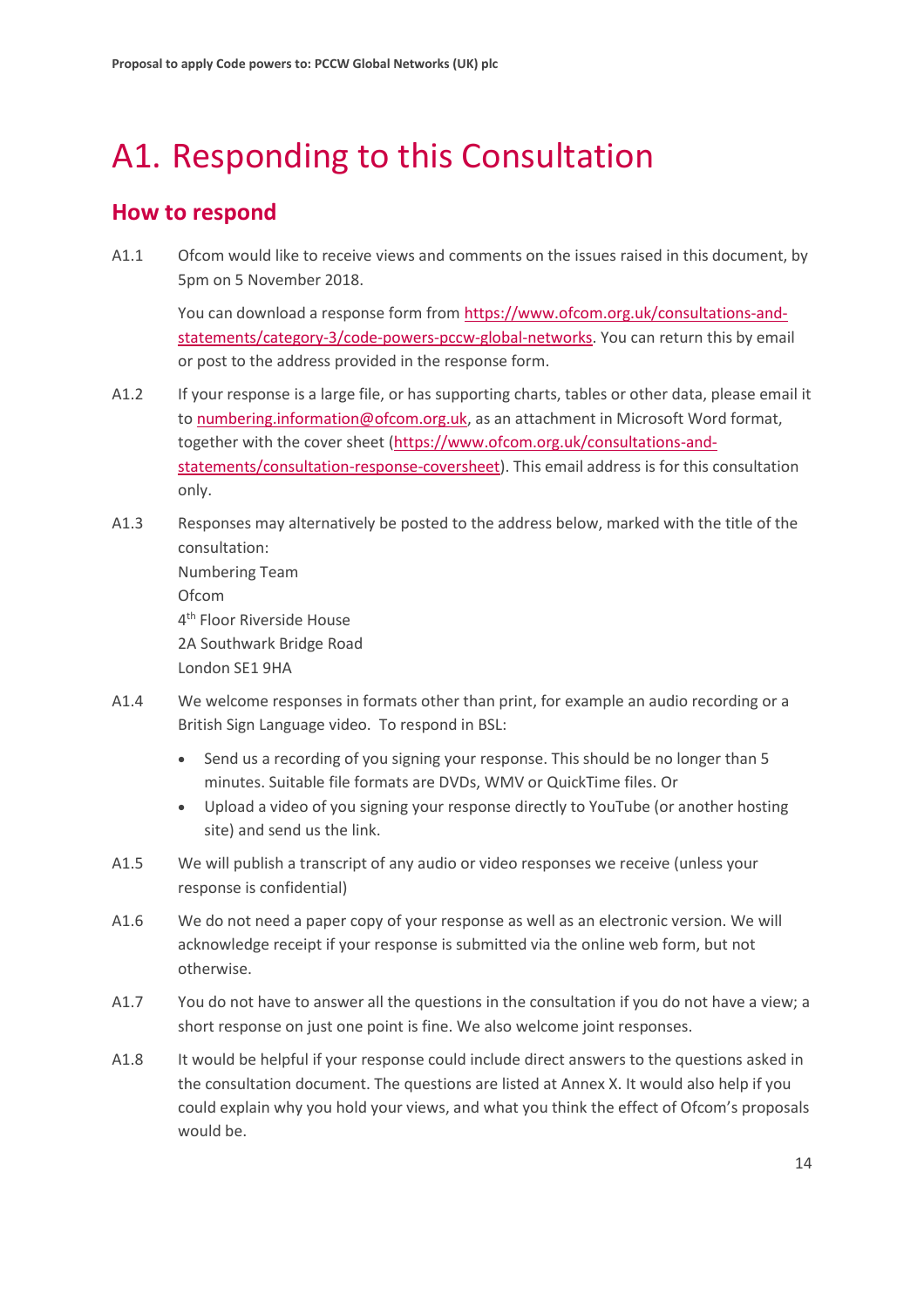A1.9 If you want to discuss the issues and questions raised in this consultation, please contact The Numbering Team on 020 7981 3000, or by email to numbering.information.org.uk.

## **Confidentiality**

- A1.10 Consultations are more effective if we publish the responses before the consultation period closes. In particular, this can help people and organisations with limited resources or familiarity with the issues to respond in a more informed way. So, in the interests of transparency and good regulatory practice, and because we believe it is important that everyone who is interested in an issue can see other respondents' views, we usually publish all responses on our website, [www.ofcom.org.uk,](http://www.ofcom.org.uk/) as soon as we receive them.
- A1.11 If you think your response should be kept confidential, please specify which part(s) this applies to and explain why. Please send any confidential sections as a separate annex. If you want your name, address, other contact details or job title to remain confidential, please provide them only in the cover sheet, so that we don't have to edit your response.
- A1.12 If someone asks us to keep part or all of a response confidential, we will treat this request seriously and try to respect it. But sometimes we will need to publish all responses, including those that are marked as confidential, in order to meet legal obligations.
- A1.13 Please also note that copyright and all other intellectual property in responses will be assumed to be licensed to Ofcom to use. Ofcom's intellectual property rights are explained further at https://www.ofcom.org.uk/about-ofcom/website/terms-of-use.

### **Next steps**

- A1.14 Following this consultation period, Ofcom plans to publish a statement in the October 2018.
- A1.15 If you wish, you can register to receive mail updates alerting you to new Ofcom publications; for more details please se[e https://www.ofcom.org.uk/about](https://www.ofcom.org.uk/about-ofcom/latest/email-updates)[ofcom/latest/email-updates](https://www.ofcom.org.uk/about-ofcom/latest/email-updates)

## **Ofcom's consultation processes**

- A1.16 Ofcom aims to make responding to a consultation as easy as possible. For more information, please see our consultation principles in Annex A2.
- A1.17 If you have any comments or suggestions on how we manage our consultations, please email us a[t consult@ofcom.org.uk.](mailto:consult@ofcom.org.uk) We particularly welcome ideas on how Ofcom could more effectively seek the views of groups or individuals, such as small businesses and residential consumers, who are less likely to give their opinions through a formal consultation.
- A1.18 If you would like to discuss these issues, or Ofcom's consultation processes more generally, please contact Jacqui Gregory, Ofcom's consultation champion: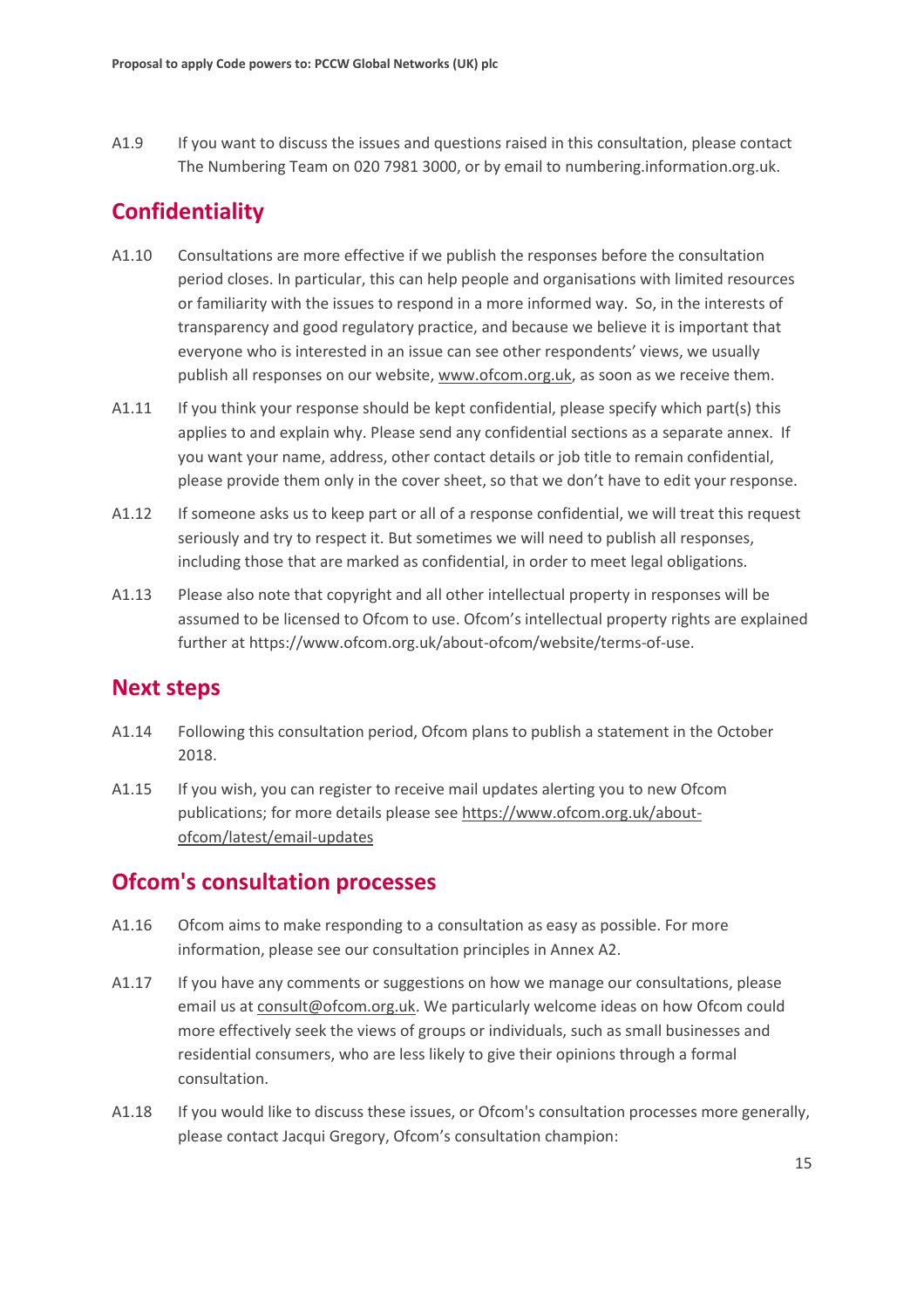Jacqui Gregory Ofcom Riverside House 2a Southwark Bridge Road London SE1 9HA Email: [corporationsecretary@ofcom.org.uk](mailto:corporationsecretary@ofcom.org.uk)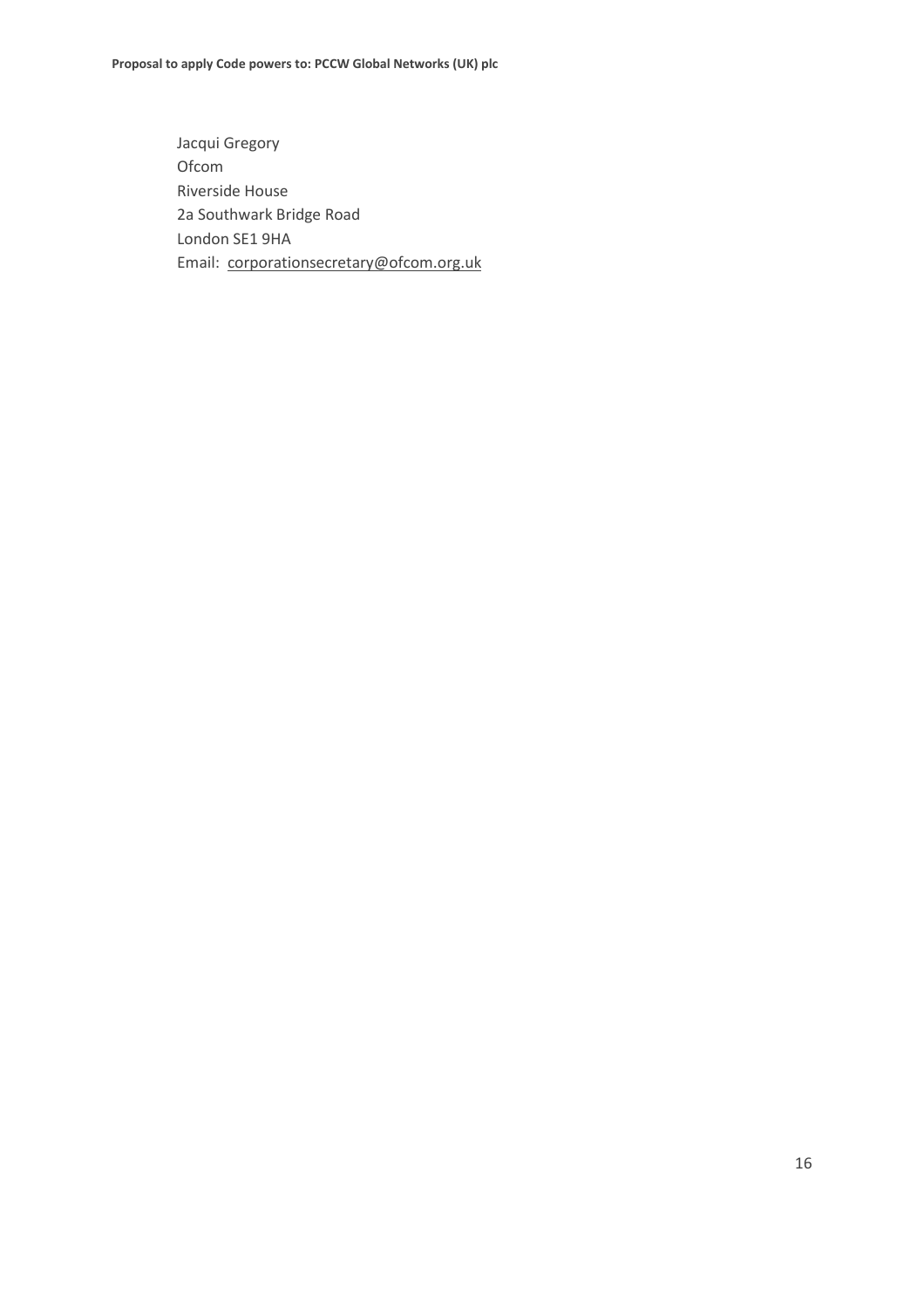# <span id="page-19-0"></span>A2. Ofcom's consultation principles

# **Ofcom has seven principles that it follows for every public written consultation:**

#### **Before the consultation**

A2.1 Wherever possible, we will hold informal talks with people and organisations before announcing a big consultation, to find out whether we are thinking along the right lines. If we do not have enough time to do this, we will hold an open meeting to explain our proposals, shortly after announcing the consultation.

### **During the consultation**

- A2.2 We will be clear about whom we are consulting, why, on what questions and for how long.
- A2.3 We will make the consultation document as short and simple as possible, with a summary of no more than two pages. We will try to make it as easy as possible for people to give us a written response. If the consultation is complicated, we may provide a short Plain English / Cymraeg Clir guide, to help smaller organisations or individuals who would not otherwise be able to spare the time to share their views.
- A2.4 We will consult for up to ten weeks, depending on the potential impact of our proposals.
- A2.5 A person within Ofcom will be in charge of making sure we follow our own guidelines and aim to reach the largest possible number of people and organisations who may be interested in the outcome of our decisions. Ofcom's Consultation Champion is the main person to contact if you have views on the way we run our consultations.
- A2.6 If we are not able to follow any of these seven principles, we will explain why.

### **After the consultation**

A2.7 We think it is important that everyone who is interested in an issue can see other people's views, so we usually publish all the responses on our website as soon as we receive them. After the consultation we will make our decisions and publish a statement explaining what we are going to do, and why, showing how respondents' views helped to shape these decisions.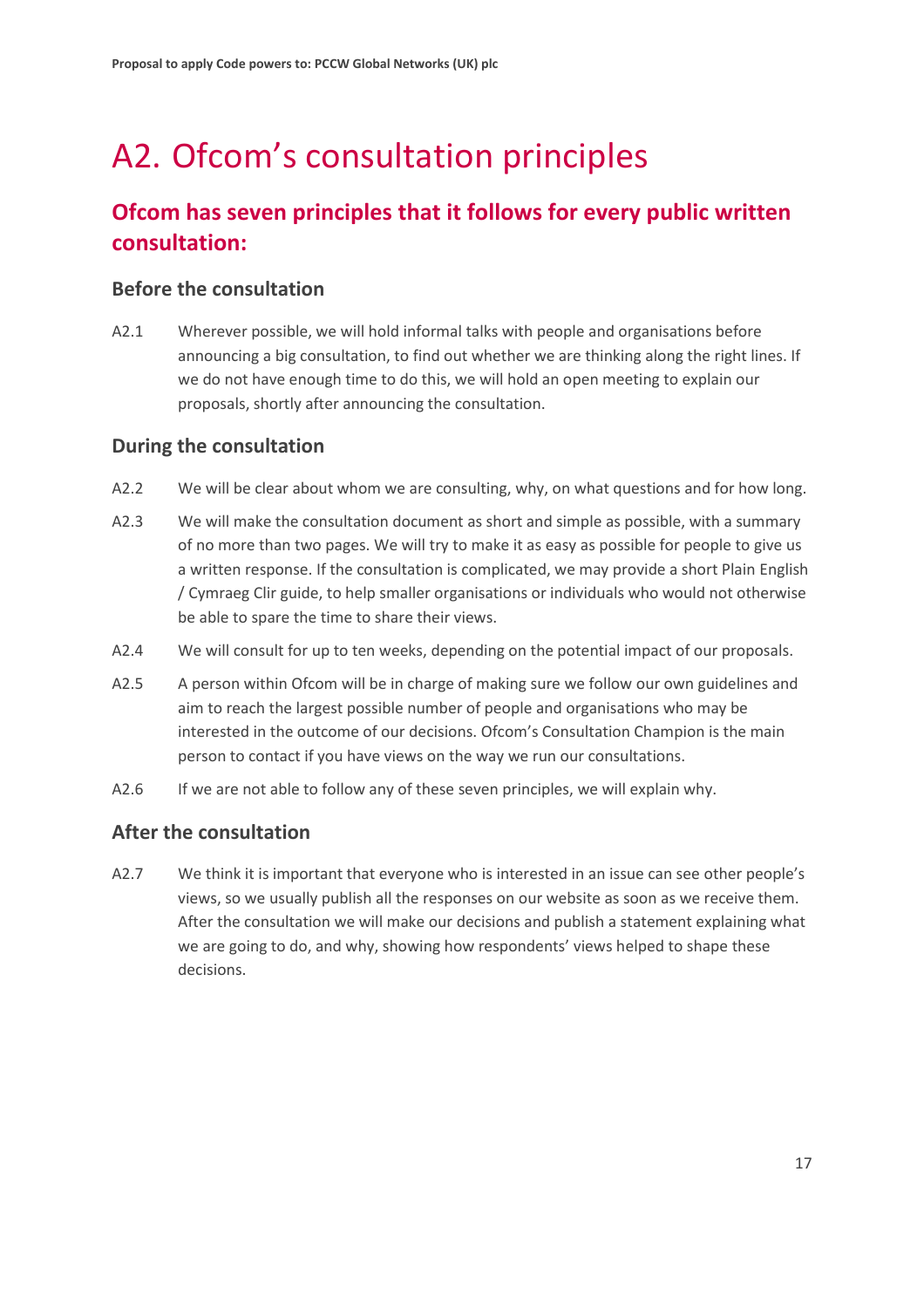# <span id="page-20-0"></span>A3. Consultation coversheet

# **BASIC DETAILS**

Consultation title: organisation realise To (Ofcom contact): Name of respondent: Representing (self or organisation/s): Address (if not received by email):

## **CONFIDENTIALITY**

Please tick below what part of your response you consider is confidential, giving your reasons why

| Nothing                                     |  |
|---------------------------------------------|--|
| Name/contact details/job title              |  |
| Whole response                              |  |
| Organisation                                |  |
| Part of the response                        |  |
| If there is no separate annex, which parts? |  |

If you want part of your response, your name or your organisation not to be published, can Ofcom still publish a reference to the contents of your response (including, for any confidential parts, a general summary that does not disclose the specific information or enable you to be identified)?

\_\_\_\_\_\_\_\_\_\_\_\_\_\_\_\_\_\_\_\_\_\_\_\_\_\_\_\_\_\_\_\_\_\_\_\_\_\_\_\_\_\_\_\_\_\_\_\_\_\_\_\_\_\_\_\_\_\_\_\_\_\_\_\_\_\_\_\_\_\_\_\_\_\_\_\_\_\_\_\_\_\_

## **DECLARATION**

I confirm that the correspondence supplied with this cover sheet is a formal consultation response that Ofcom can publish. However, in supplying this response, I understand that Ofcom may need to publish all responses, including those which are marked as confidential, in order to meet legal obligations. If I have sent my response by email, Ofcom can disregard any standard e-mail text about not disclosing email contents and attachments.

Ofcom seeks to publish responses on receipt. If your response is non-confidential (in whole or in part), and you would prefer us to publish your response only once the consultation has ended, please tick here.

Name Signed (if hard copy)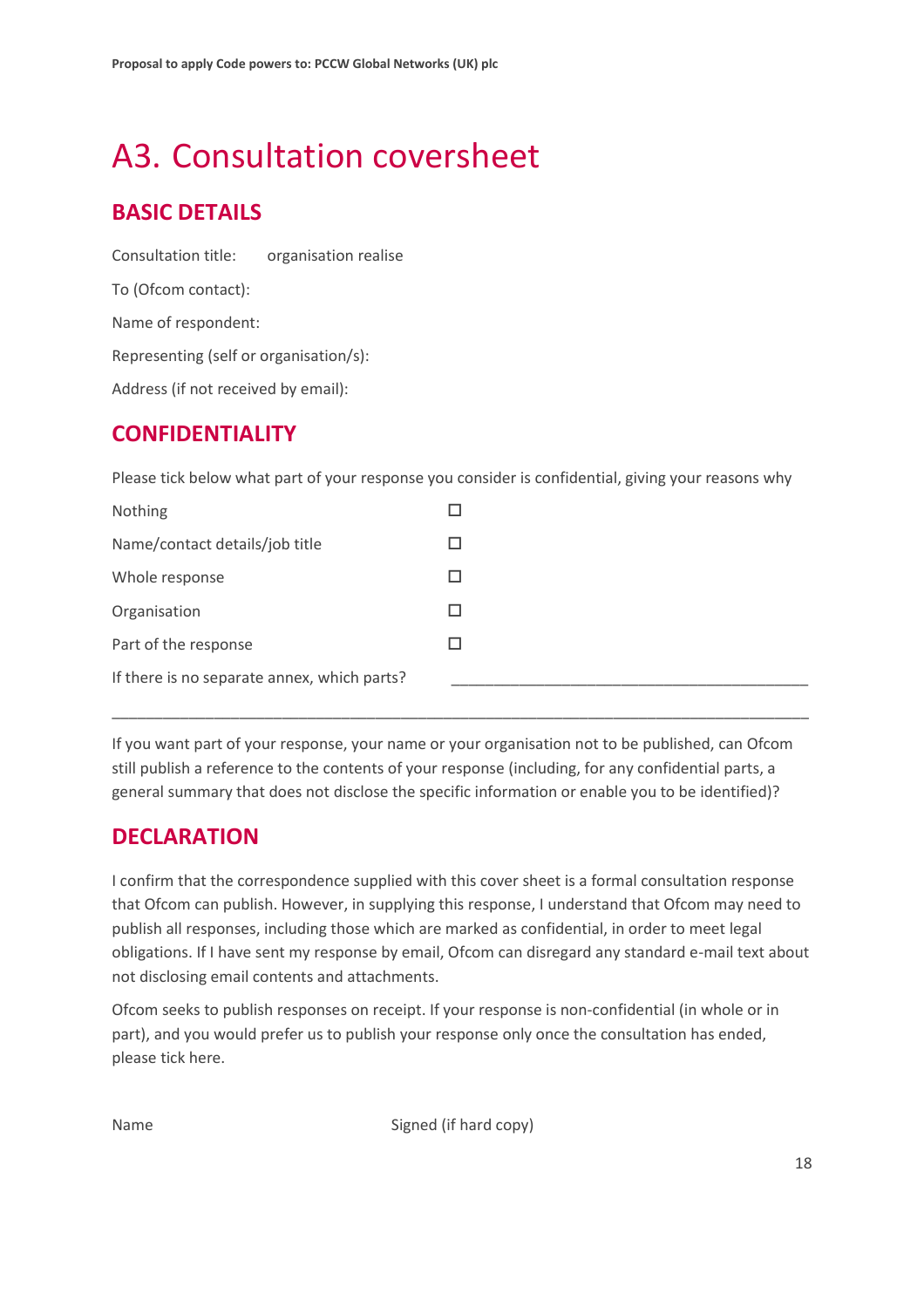# <span id="page-21-0"></span>A4. Statutory notification

## **Notification under section 107(6) of the Communications Act 2003**

#### **Proposal to give a direction applying the electronic communications code**

#### **Proposal in this Notification**

**1.** Ofcom hereby proposes, in accordance with section 107(6) of the Act, to give a direction under section 106(3) of the Act applying the Code to the Applicant.

**2.** The proposed direction applying the Code to the Applicant on the terms proposed is set out in the Schedule to this Notification.

**3.** Ofcom's reasons for giving the proposed direction are set out in the accompanying consultation document.

#### **Ofcom's duties**

**4.** In making this proposal, Ofcom has had regard, in particular, to each of the matters set out in section 107(4) of the Act. Furthermore, Ofcom has considered and acted in accordance with its general duties in section 3 of the Act and the six Community requirements in section 4 of the Act.

#### **Making representations**

**5.** Representations on this proposal may be made to: Numbering Team, Ofcom, 4<sup>th</sup> floor, Riverside House, 2a Southwark Bridge Road, London SE1 9HA, by no later than 5pm on **05 November 2018**

#### **Interpretation**

**6.** In this Notification—

- (a) "**Act**" means the Communications Act 2003;
- (b) "**Applicant**" means PCCW Global Networks (UK) plc, whose registered company number is; 03921568;
- (c) "**Code**" means the electronic communications code set out in Schedule 3A to the Communications Act 2003; and
- (d) "**Ofcom**" means the Office of Communications.
- **7.** For the purpose of interpreting this Notification—
	- (a) headings and titles shall be disregarded; and
	- (b) the Interpretation Act 1978 shall apply as if this Notification were an Act of Parliament.

**8.** The attached Schedule forms part of this Notification.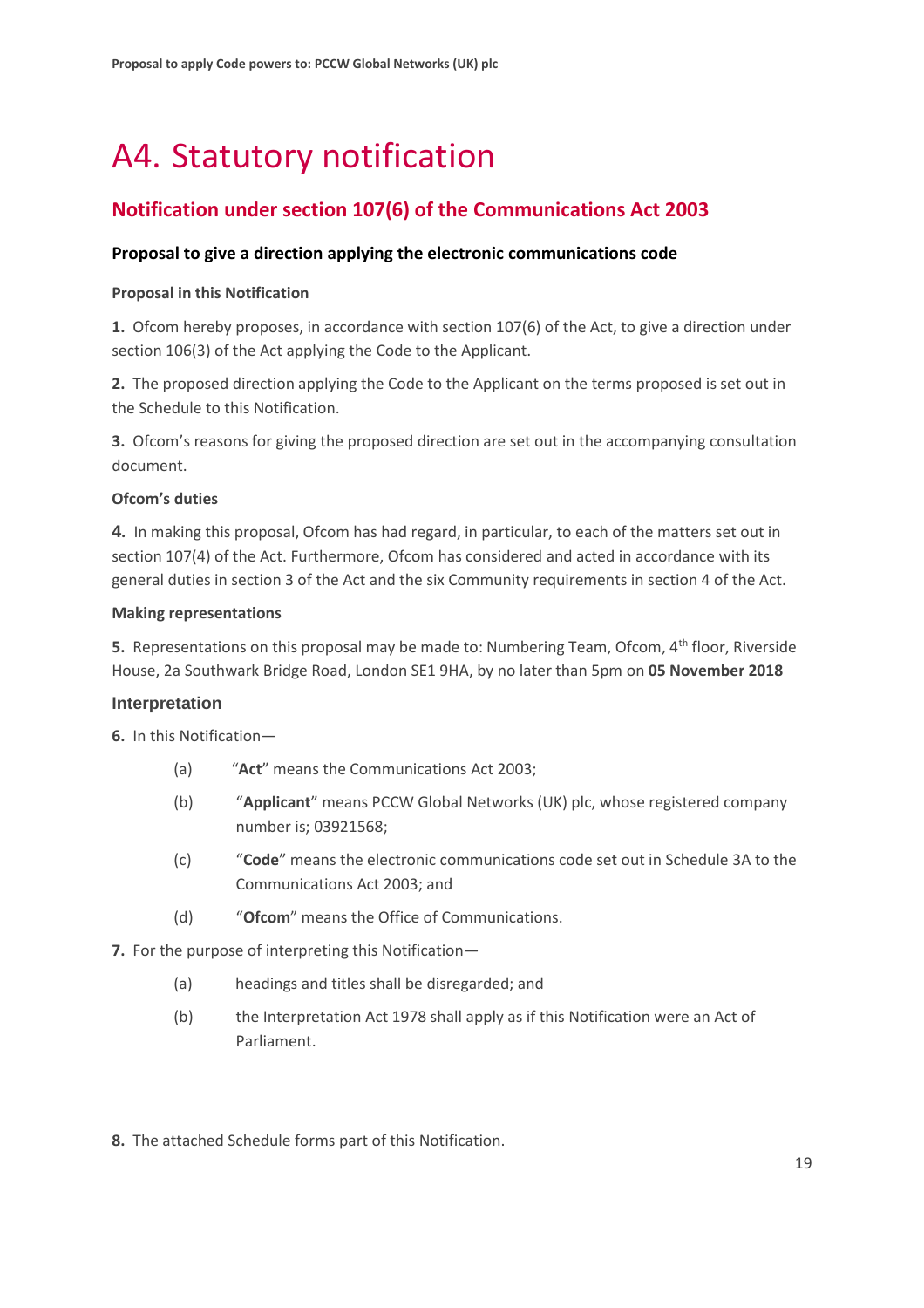**Signed**

 $2\sqrt{2}$ 

**Brian Potterill Competition Policy Director**

A person duly authorised in accordance with paragraph 18 of the Schedule to the Office of Communications Act 2002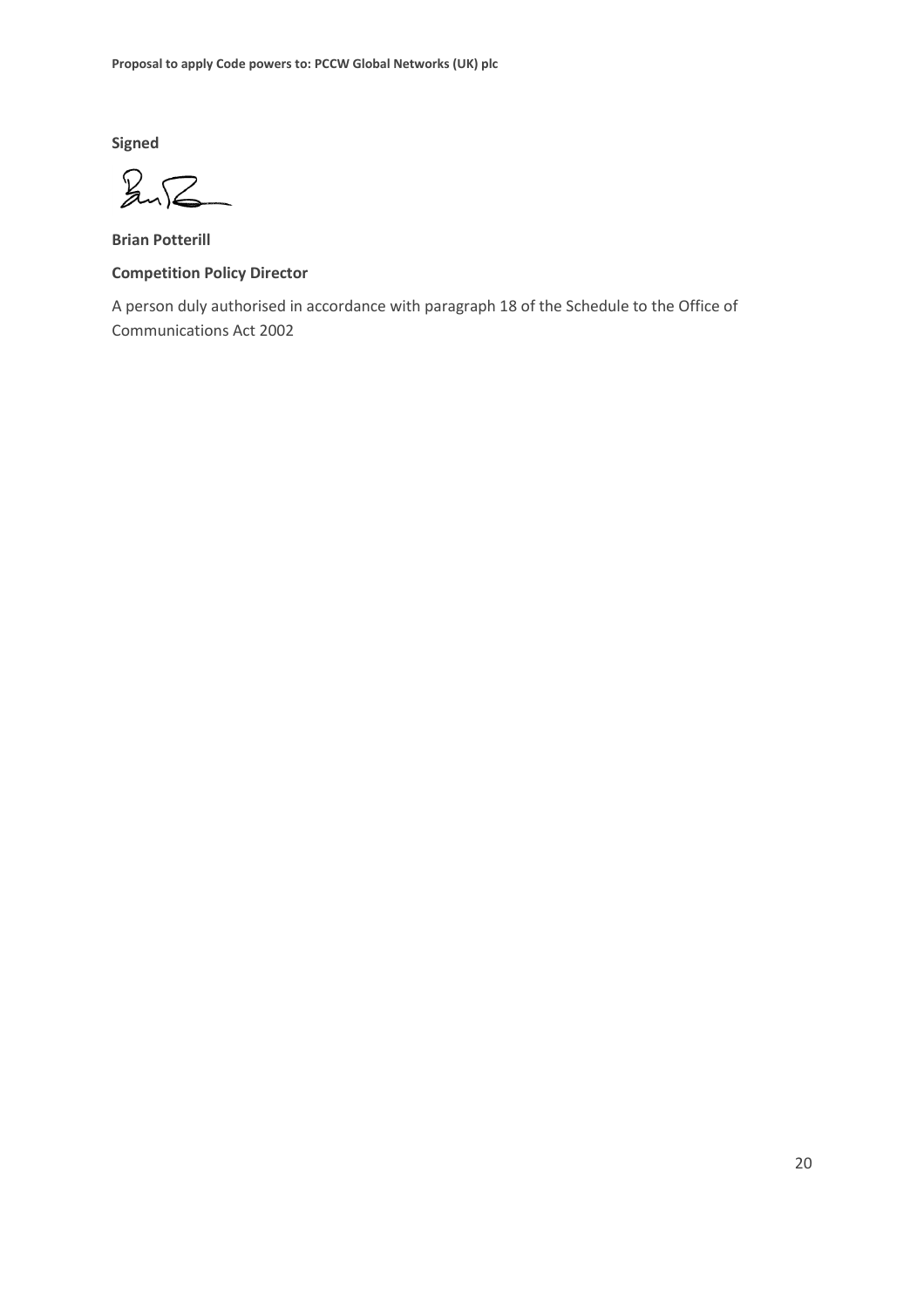#### **SCHEDULE**

### **[***Proposed***] Direction under section 106(3) of the Communications Act 2003 applying the electronic communications code**

#### **Background**

**1.** The Applicant has applied to Ofcom for a direction applying the Code to the Applicant.

**2.** The date on which Ofcom received a completed application that meets the statutory requirements with respect to the content of an application for a direction applying the Code and the manner in which such an application is to be made was 30 August 2018.

**3.** By virtue of regulation 3 of the Electronic Communications and Wireless Telegraphy Regulations 2011 (SI 2011 No. 1210), except in cases of expropriation, Ofcom must make its decision within 6 months of receiving the completed application.

**4.** Prior to giving a decision under section 106(3) of the Act to apply the Code to the Applicant, Ofcom must publish a notification of its proposal to give the direction and consider any representations about that proposal that are made to Ofcom within the period specified in the notification.

**5.** On 05 October 2018, Ofcom published, in accordance with section 107(6) of the Act, a notification of its proposal to give a direction applying the Code to the Applicant for the reasons set out in the consultation document accompanying that notification. That notification invited representations to Ofcom by no later than 5pm on 05 November 2018.

**6.** [*Ofcom has considered every representation about the proposal made to it/Ofcom did not receive any representations about the proposal*]. For the reasons set out in the explanatory statement accompanying this Direction, Ofcom has had regard, in particular, to each of the matters set out in section 107(4) of the Act. Furthermore, Ofcom has considered and acted in accordance with its general duties in section 3 of the Act and the six Community requirements in section 4 of the Act.

#### **Decision**

**7.** Ofcom hereby directs, in accordance with section 106 of the Act, as follows—

- (a) the Code shall apply to the Applicant for the purposes of the provision by the applicant of an electronic communications network;
- (b) a system of infrastructure which the Applicant is making available, or proposing to make available, for use by providers of electronic communications networks for the purposes of the provision by them of their networks; and that application of the Code shall have effect throughout the United Kingdom.

**8.** This Direction shall take effect on the day it is published.

#### **Interpretation**

**9.** In this Direction—